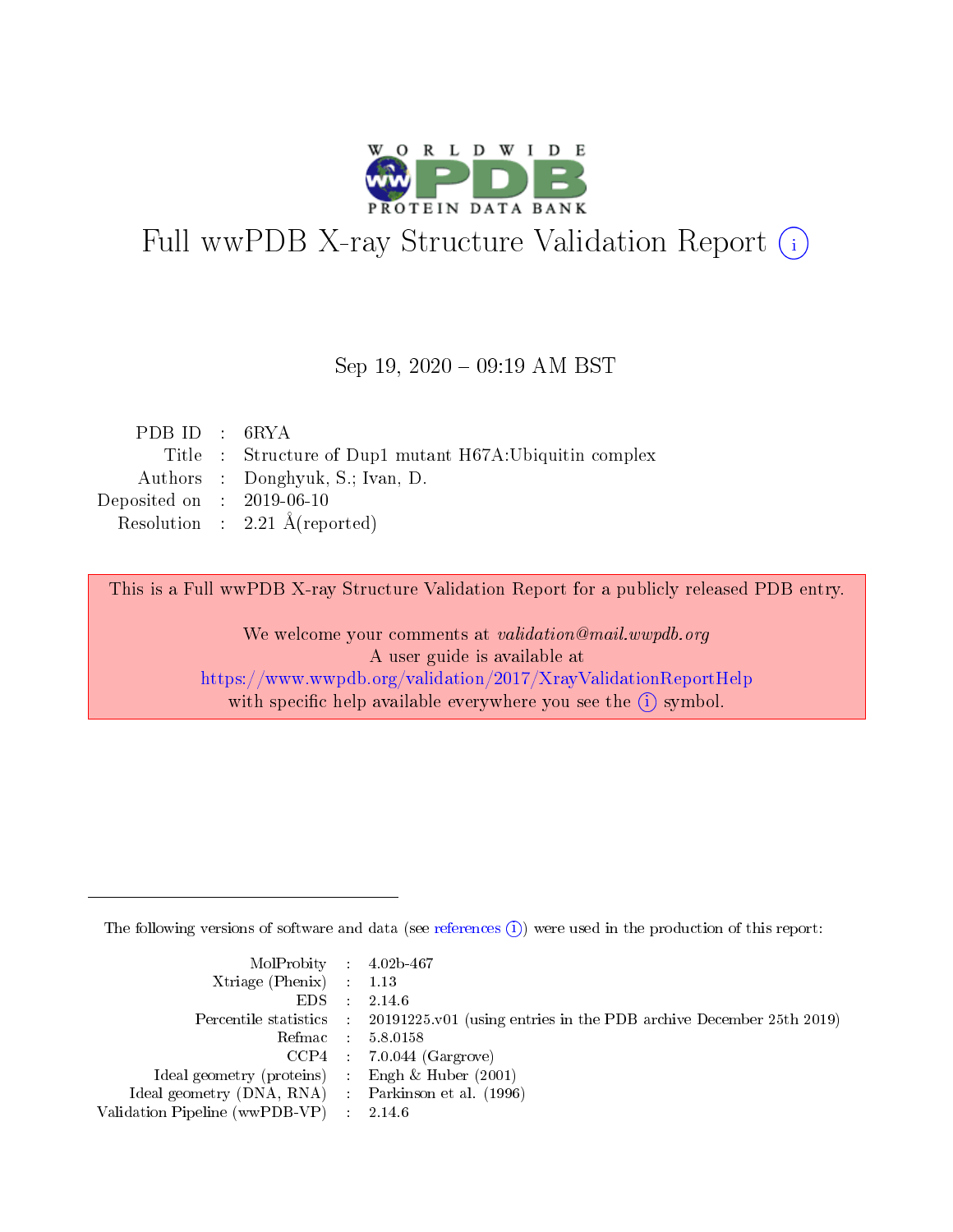# 1 [O](https://www.wwpdb.org/validation/2017/XrayValidationReportHelp#overall_quality)verall quality at a glance  $(i)$

The following experimental techniques were used to determine the structure: X-RAY DIFFRACTION

The reported resolution of this entry is 2.21 Å.

Percentile scores (ranging between 0-100) for global validation metrics of the entry are shown in the following graphic. The table shows the number of entries on which the scores are based.



| Metric                | Whole archive<br>$(\#\mathrm{Entries})$ | Similar resolution<br>$(\#\text{Entries}, \text{resolution range}(\textup{\AA}))$ |
|-----------------------|-----------------------------------------|-----------------------------------------------------------------------------------|
| $R_{free}$            | 130704                                  | $5912(2.24-2.20)$                                                                 |
| Clashscore            | 141614                                  | 6646 (2.24-2.20)                                                                  |
| Ramachandran outliers | 138981                                  | $6543(2.24-2.20)$                                                                 |
| Sidechain outliers    | 138945                                  | $6544(2.24-2.20)$                                                                 |
| RSRZ outliers         | 127900                                  | $5797(2.24-2.20)$                                                                 |

The table below summarises the geometric issues observed across the polymeric chains and their fit to the electron density. The red, orange, yellow and green segments on the lower bar indicate the fraction of residues that contain outliers for  $>=3, 2, 1$  and 0 types of geometric quality criteria respectively. A grey segment represents the fraction of residues that are not modelled. The numeric value for each fraction is indicated below the corresponding segment, with a dot representing fractions <=5% The upper red bar (where present) indicates the fraction of residues that have poor fit to the electron density. The numeric value is given above the bar.

| Mol            | Chain          | Length | Quality of chain |           |           |
|----------------|----------------|--------|------------------|-----------|-----------|
|                | А              | 343    | 6%<br>72%<br>16% | $\bullet$ | 10%       |
|                | $\overline{C}$ | 343    | 6%<br>62%<br>25% |           | 10%       |
| $\mathbf{1}$   | E              | 343    | 8%<br>73%<br>15% | ٠         | 10%       |
| $\overline{2}$ | B              | 76     | 8%<br>78%        | 20%       | ٠         |
| $\overline{2}$ | D              | 76     | 3%<br>80%        | 16%       | $\bullet$ |
| $\overline{2}$ | $\mathbf{F}$   | 76     | 7%<br>88%        |           | 9%        |

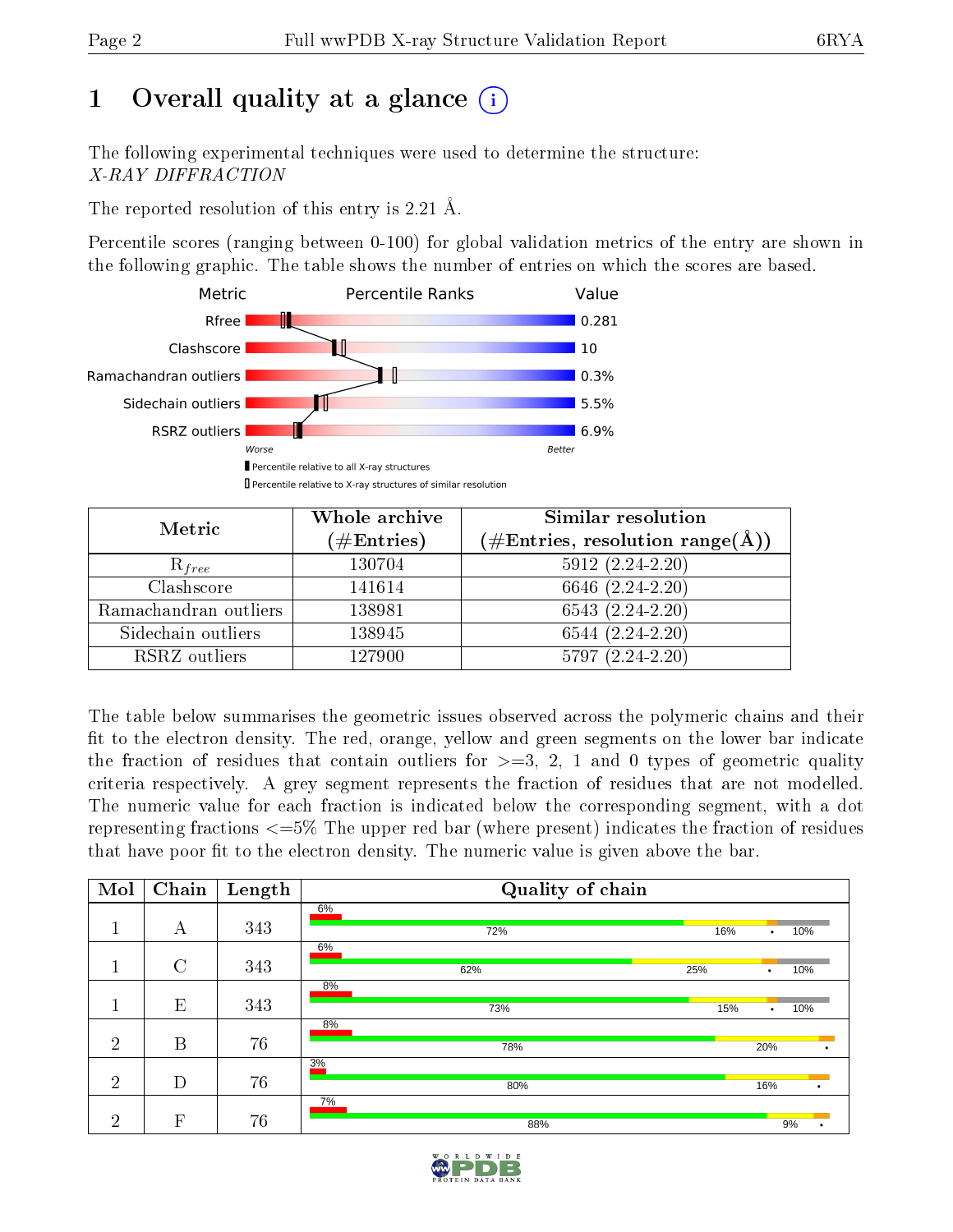# 2 Entry composition (i)

There are 2 unique types of molecules in this entry. The entry contains 9240 atoms, of which 0 are hydrogens and 0 are deuteriums.

In the tables below, the ZeroOcc column contains the number of atoms modelled with zero occupancy, the AltConf column contains the number of residues with at least one atom in alternate conformation and the Trace column contains the number of residues modelled with at most 2 atoms.

| Mol | Chain | Residues |       |                         | Atoms |     |    | $ZeroOcc \   \$ AltConf | $\operatorname{Trace}$ |  |
|-----|-------|----------|-------|-------------------------|-------|-----|----|-------------------------|------------------------|--|
|     |       | 308      | Total | C.                      | N     |     | -S |                         |                        |  |
|     |       |          | 2472  | 1569                    | 435   | 459 | -9 |                         |                        |  |
|     | C     | 308      | Total | $\overline{\mathbf{C}}$ | -N    |     | -S |                         |                        |  |
|     |       |          | 2472  | 1569                    | 435   | 459 | -9 |                         |                        |  |
|     | Е     |          | Total | $\mathcal{C}$           | N     |     |    |                         |                        |  |
|     | 308   | 2472     | 1569  | 435                     | 459   | -9  |    |                         |                        |  |

Molecule 1 is a protein called Septation initiation protein.

| Chain    | Residue | Modelled   | Actual         | Comment        | Reference      |
|----------|---------|------------|----------------|----------------|----------------|
| А        |         | <b>SER</b> |                | expression tag | UNP A0A3A6VNK6 |
| А        | 67      | ALA        | <b>HIS</b>     | conflict       | UNP A0A3A6VNK6 |
| А        | 228     | ASP        | ALA            | conflict       | UNP A0A3A6VNK6 |
| C        | 3       | <b>SER</b> |                | expression tag | UNP A0A3A6VNK6 |
| $\Gamma$ | 67      | ALA        | HIS            | conflict       | UNP A0A3A6VNK6 |
| C        | 228     | ASP        | ALA            | conflict       | UNP A0A3A6VNK6 |
| Ε        | 3       | SER.       | $\blacksquare$ | expression tag | UNP A0A3A6VNK6 |
| E        | 67      | ALA        | HIS            | conflict       | UNP A0A3A6VNK6 |
| Ε        | 228     | ASP        | ALA            | conflict       | UNP A0A3A6VNK6 |

Molecule 2 is a protein called Polyubiquitin-C.

| Mol | Chain | Residues | <b>Atoms</b> |                |       |                  |  |  | $\rm ZeroOcc \mid AltConf \mid Trace$ |  |
|-----|-------|----------|--------------|----------------|-------|------------------|--|--|---------------------------------------|--|
|     |       | 76       | Total        | $\overline{C}$ | -N    |                  |  |  |                                       |  |
|     |       |          | 608          | 383            | 106   | - 118            |  |  |                                       |  |
|     |       | 76       | Total C      |                | N.    | $\left( \right)$ |  |  |                                       |  |
|     |       | 608      | 383          | 106            | - 118 |                  |  |  |                                       |  |
|     |       |          | Total        | $\overline{C}$ | N     |                  |  |  |                                       |  |
|     | 76    | 608      | 383          | 106            | 118   |                  |  |  |                                       |  |

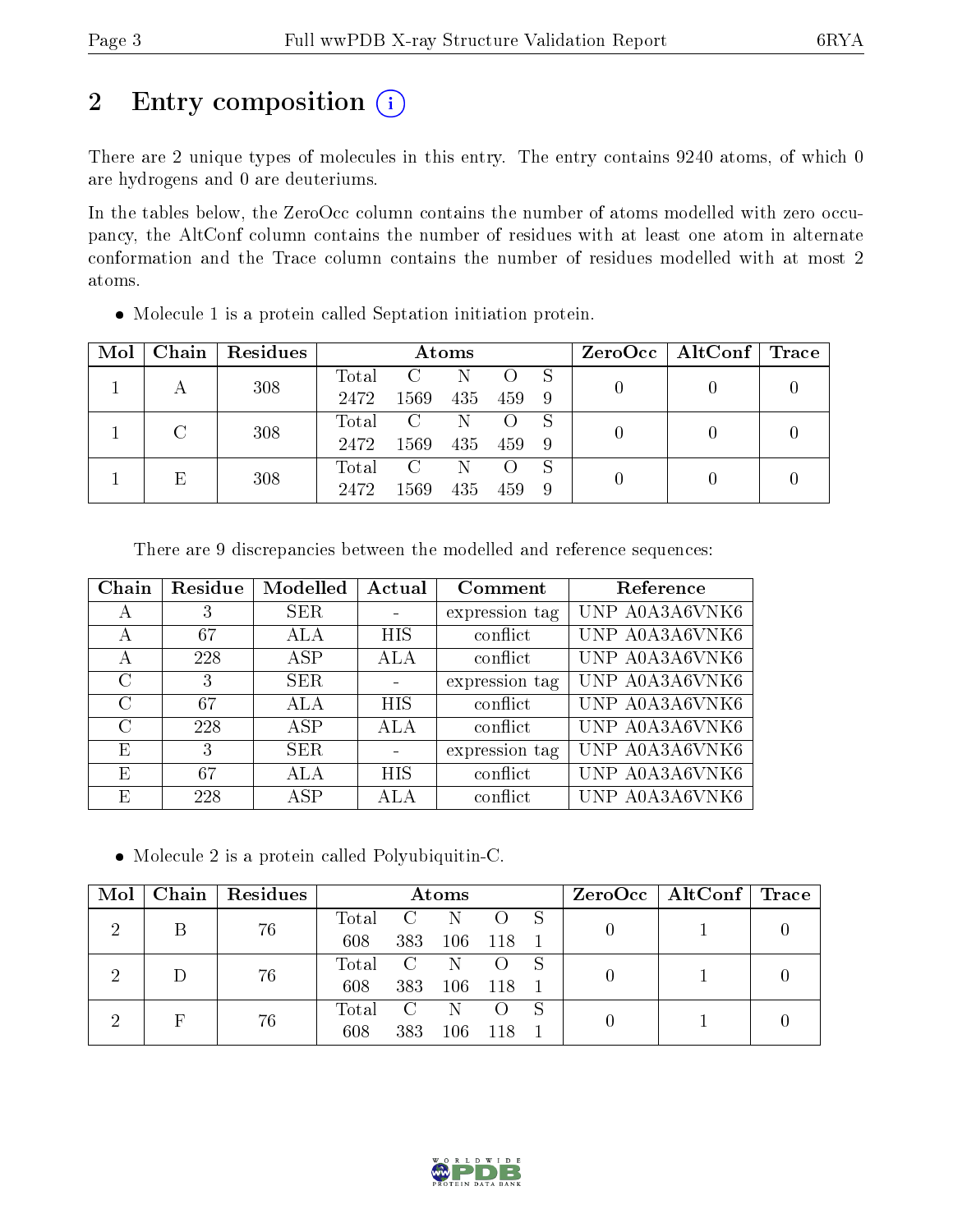## 3 Residue-property plots  $(i)$

These plots are drawn for all protein, RNA, DNA and oligosaccharide chains in the entry. The first graphic for a chain summarises the proportions of the various outlier classes displayed in the second graphic. The second graphic shows the sequence view annotated by issues in geometry and electron density. Residues are color-coded according to the number of geometric quality criteria for which they contain at least one outlier: green  $= 0$ , yellow  $= 1$ , orange  $= 2$  and red  $= 3$  or more. A red dot above a residue indicates a poor fit to the electron density ( $\text{RSRZ} > 2$ ). Stretches of 2 or more consecutive residues without any outlier are shown as a green connector. Residues present in the sample, but not in the model, are shown in grey.



• Molecule 1: Septation initiation protein

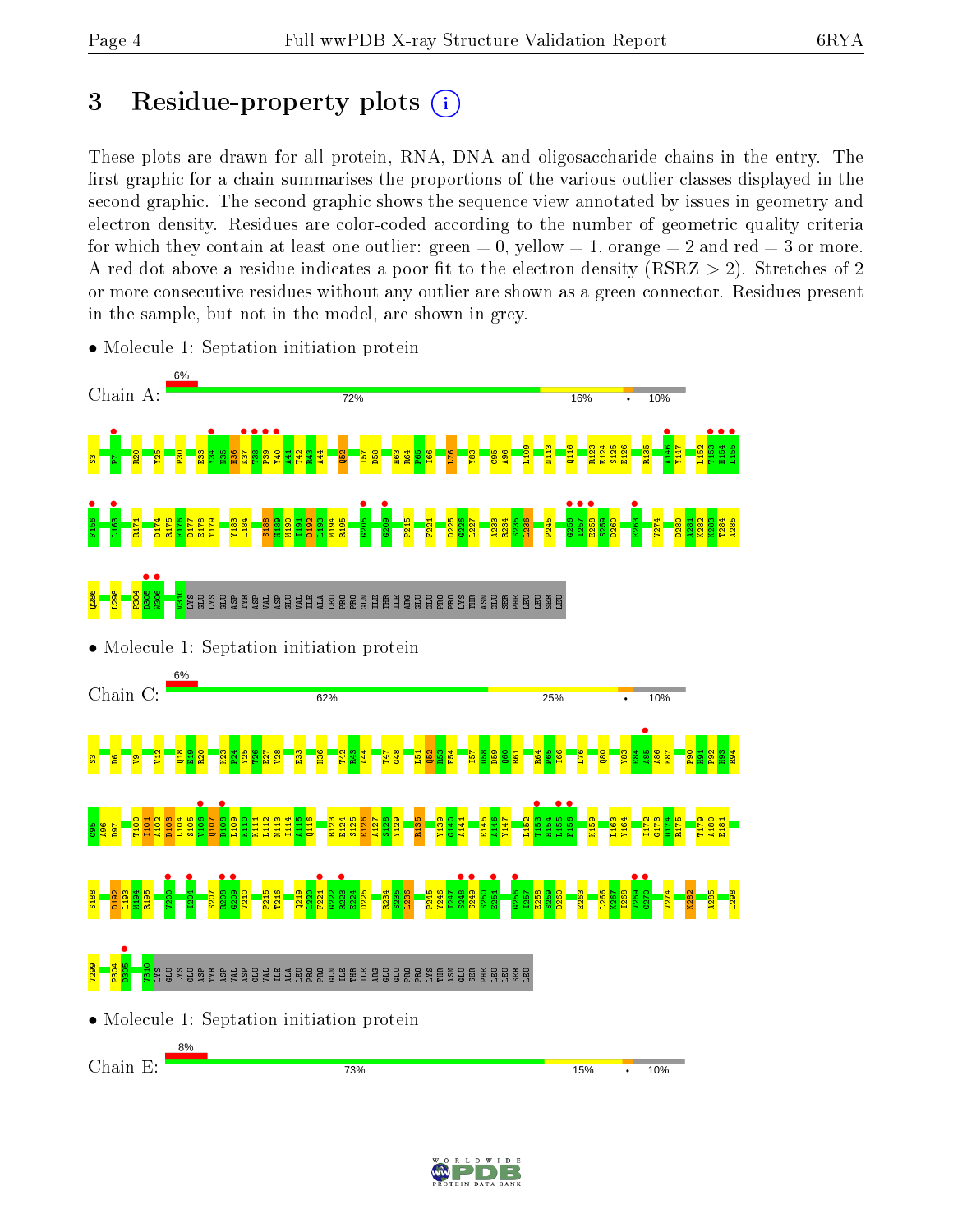

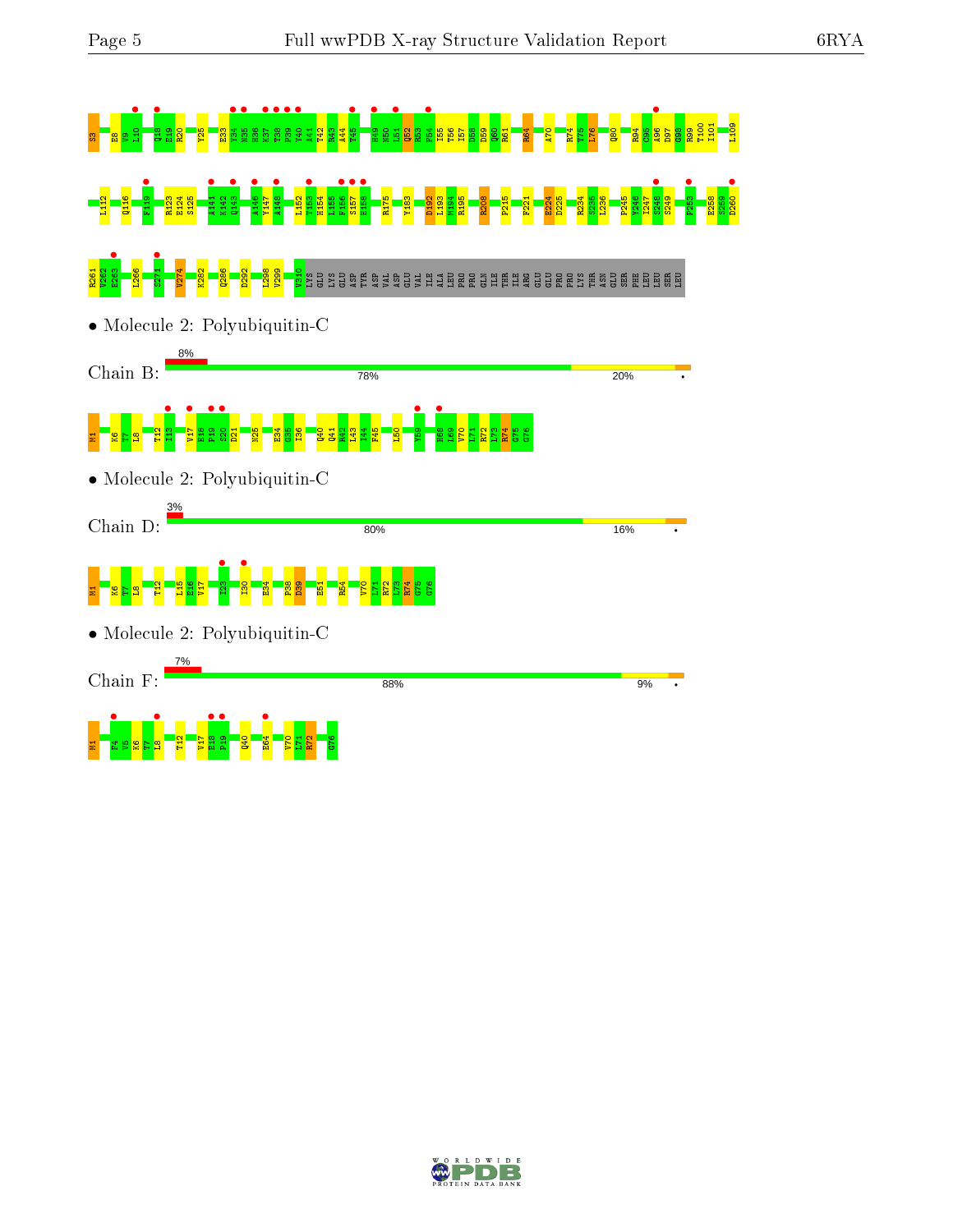# 4 Data and refinement statistics  $(i)$

| Property                                                         | Value                                                                                                    | Source     |  |  |
|------------------------------------------------------------------|----------------------------------------------------------------------------------------------------------|------------|--|--|
| Space group                                                      | $\overline{C121}$                                                                                        | Depositor  |  |  |
| Cell constants                                                   | $116.33\AA$<br>67.14Å<br>182.75Å                                                                         |            |  |  |
| a, b, c, $\alpha,\,\beta,\,\gamma$                               | $90.00^\circ$<br>$90.00^\circ$<br>$90.00^\circ$                                                          | Depositor  |  |  |
| Resolution $(\AA)$                                               | 49.07<br>$-2.21$                                                                                         | Depositor  |  |  |
|                                                                  | 49.07<br>$-2.21$                                                                                         | <b>EDS</b> |  |  |
| % Data completeness                                              | $99.8(49.07-2.21)$                                                                                       | Depositor  |  |  |
| (in resolution range)                                            | 99.6 (49.07-2.21)                                                                                        | <b>EDS</b> |  |  |
| $R_{merge}$                                                      | 0.08                                                                                                     | Depositor  |  |  |
| $rac{R_{sym}}{<1/\sigma(I)>1}$                                   | (Not available)                                                                                          | Depositor  |  |  |
|                                                                  | $1.89$ (at 2.20 Å)                                                                                       | Xtriage    |  |  |
| Refinement program                                               | <b>REFMAC 5.8.0238</b>                                                                                   | Depositor  |  |  |
|                                                                  | 0.209<br>0.289<br>$\mathbb{R}^2$                                                                         | Depositor  |  |  |
| $R, R_{free}$                                                    | 0.220<br>0.281                                                                                           | DCC        |  |  |
| $R_{free}$ test set                                              | 3463 reflections $(4.86\%)$                                                                              | wwPDB-VP   |  |  |
| Wilson B-factor $(\AA^2)$                                        | 40.9                                                                                                     | Xtriage    |  |  |
| Anisotropy                                                       | 0.093                                                                                                    | Xtriage    |  |  |
| Bulk solvent $k_{sol}(\text{e}/\text{A}^3), B_{sol}(\text{A}^2)$ | $0.38$ , $42.7\,$                                                                                        | <b>EDS</b> |  |  |
| L-test for twinning <sup>2</sup>                                 | $< L >$ = 0.49, $< L^2 >$ = 0.32                                                                         | Xtriage    |  |  |
|                                                                  | 0.108 for $-1/2$ <sup>*</sup> h $-3/2$ <sup>*</sup> k, $-1/2$ <sup>*</sup> h $+1/2$ <sup>*</sup> k, $-1$ |            |  |  |
|                                                                  | 0.115 for $-1/2^*h+3/2^*k$ , $1/2^*h+1/2^*k$ , -1                                                        |            |  |  |
| Estimated twinning fraction                                      | 0.058 for $1/2^*h-3/2^*k,-1/2^*h-1/2^*k,-1$                                                              | Xtriage    |  |  |
|                                                                  | 0.057 for $1/2^*h+3/2^*k$ , $1/2^*h-1/2^*k$ ,-1                                                          |            |  |  |
|                                                                  | $0.046$ for $-h,-k,l$                                                                                    |            |  |  |
|                                                                  | $0.176$ for H, K, L                                                                                      |            |  |  |
|                                                                  | $0.169$ for h,-k,-l                                                                                      |            |  |  |
| Reported twinning fraction                                       | 0.162 for $-1/2H-3/2K$ , $-1/2H+1/2K$ , $-L$                                                             | Depositor  |  |  |
|                                                                  | 0.167 for $-1/2H+3/2K$ , $1/2H+1/2K$ , $-L$                                                              |            |  |  |
|                                                                  | 0.159 for $1/2H-3/2K$ , $-1/2H-1/2K$ , $-L$                                                              |            |  |  |
|                                                                  | 0.167 for $1/2H+3/2K$ , $1/2H-1/2K$ , -L                                                                 |            |  |  |
| Outliers                                                         | 0 of 71216 reflections                                                                                   | Xtriage    |  |  |
| $\overline{F_o, F_c}$ correlation                                | 0.92                                                                                                     | <b>EDS</b> |  |  |
| Total number of atoms                                            | 9240                                                                                                     | wwPDB-VP   |  |  |
| Average B, all atoms $(A^2)$                                     | $51.0\,$                                                                                                 | wwPDB-VP   |  |  |

Xtriage's analysis on translational NCS is as follows: The largest off-origin peak in the Patterson function is  $5.66\%$  of the height of the origin peak. No significant pseudotranslation is detected.

<sup>&</sup>lt;sup>2</sup>Theoretical values of  $\langle |L| \rangle$ ,  $\langle L^2 \rangle$  for acentric reflections are 0.5, 0.333 respectively for untwinned datasets, and 0.375, 0.2 for perfectly twinned datasets.



<span id="page-5-1"></span><span id="page-5-0"></span><sup>1</sup> Intensities estimated from amplitudes.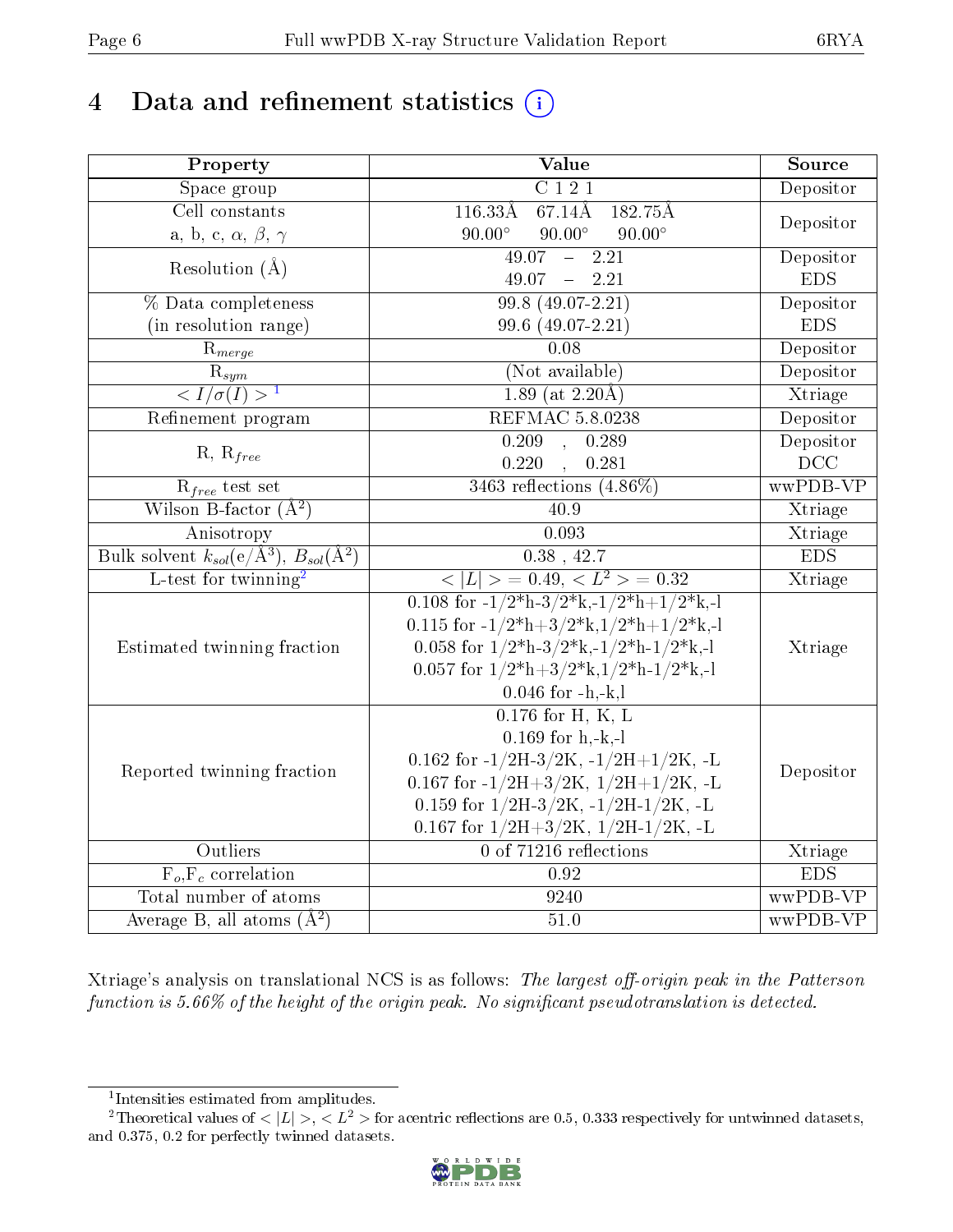# 5 Model quality  $(i)$

## 5.1 Standard geometry  $(i)$

The Z score for a bond length (or angle) is the number of standard deviations the observed value is removed from the expected value. A bond length (or angle) with  $|Z| > 5$  is considered an outlier worth inspection. RMSZ is the root-mean-square of all Z scores of the bond lengths (or angles).

| Mol            | Chain |      | <b>Bond lengths</b> | Bond angles |                     |  |
|----------------|-------|------|---------------------|-------------|---------------------|--|
|                |       | RMSZ | $\ Z\  > 5$         | RMSZ        | # $ Z  > 5$         |  |
|                |       | 0.79 | $1/2534(0.0\%)$     | 0.93        | $\overline{0}/3430$ |  |
|                | С     | 0.80 | 0/2534              | 0.94        | 0/3430              |  |
|                | Е     | 0.79 | 0/2534              | 0.93        | 0/3430              |  |
| $\overline{2}$ | В     | 0.77 | 0/617               | 0.96        | 0/827               |  |
| $\overline{2}$ | D     | 0.78 | 0/617               | 0.96        | 0/827               |  |
| $\overline{2}$ | F     | 0.80 | 0/617               | 0.98        | $(0.1\%)$<br>1/827  |  |
| All            | All   | 0.79 | $(0.0\%)$<br>/9453  | 0.94        | $(0.0\%)$<br>/12771 |  |

Chiral center outliers are detected by calculating the chiral volume of a chiral center and verifying if the center is modelled as a planar moiety or with the opposite hand.A planarity outlier is detected by checking planarity of atoms in a peptide group, atoms in a mainchain group or atoms of a sidechain that are expected to be planar.

|  | Mol   Chain   $\#\text{Chirality outliers}$   $\#\text{Planarity outliers}$ ' |
|--|-------------------------------------------------------------------------------|
|  |                                                                               |

All (1) bond length outliers are listed below:

|  |  |                             | $\mid$ Mol $\mid$ Chain $\mid$ Res $\mid$ Type $\mid$ Atoms $\mid$ Z $\mid$ Observed(Å) $\mid$ Ideal(Å) $\mid$ |  |
|--|--|-----------------------------|----------------------------------------------------------------------------------------------------------------|--|
|  |  | $126$   GLU   CD-OE1   5.35 | 131                                                                                                            |  |

All (1) bond angle outliers are listed below:

| $\pm$ Mol $\pm$ Chain $\pm$ Res $\pm$ Type $^+$ |  | Atoms                        | Observed( $^{\circ}$ )   Ideal( $^{\circ}$ ) |  |
|-------------------------------------------------|--|------------------------------|----------------------------------------------|--|
|                                                 |  | ARG   NE-CZ-NH1 $\mid$ -6.26 |                                              |  |

There are no chirality outliers.

All (2) planarity outliers are listed below:

| Mol | Chain | Res  | Type | Group     |
|-----|-------|------|------|-----------|
|     |       |      |      | Peptide   |
|     |       | 188. |      | Mainchain |

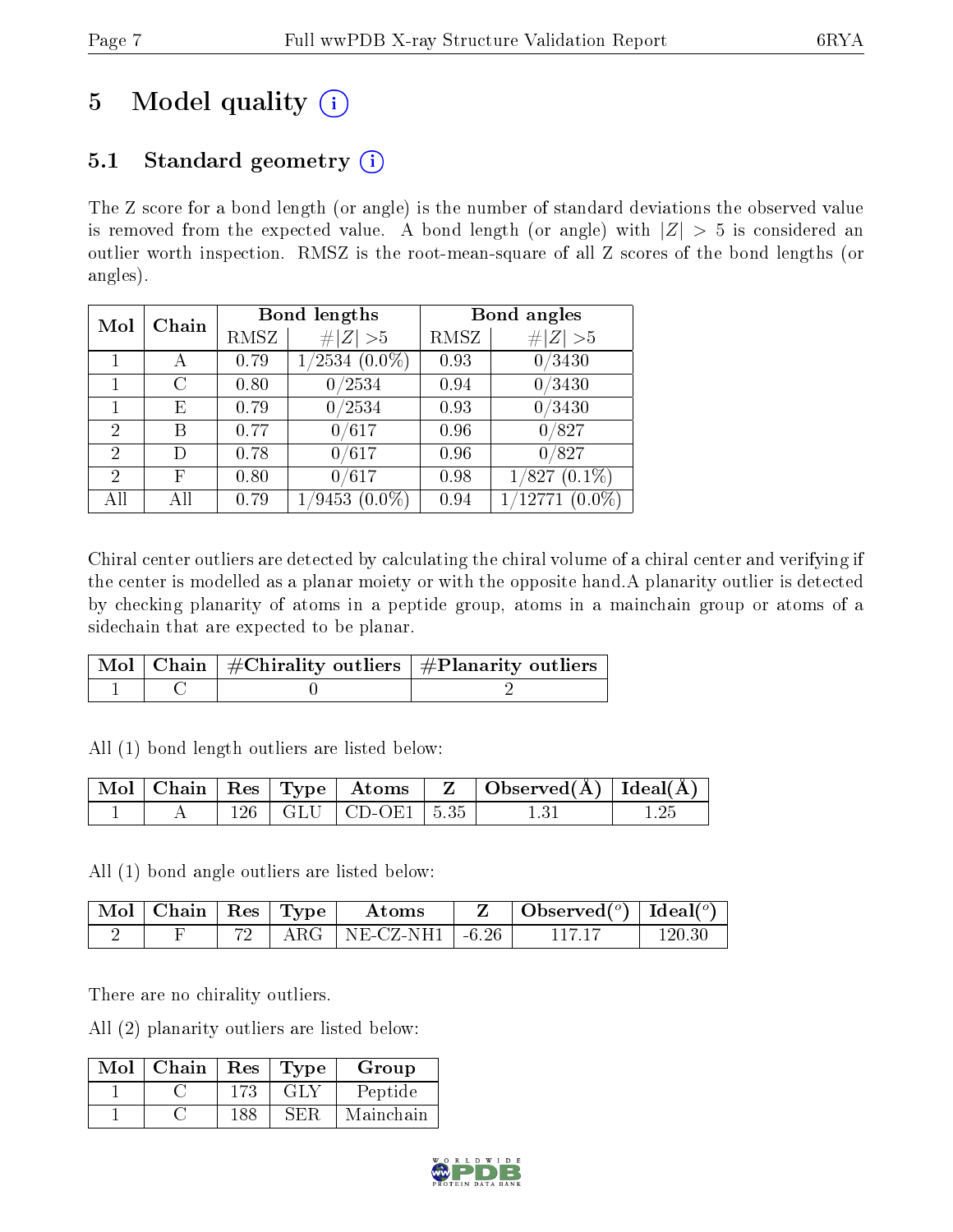### $5.2$  Too-close contacts  $(i)$

In the following table, the Non-H and H(model) columns list the number of non-hydrogen atoms and hydrogen atoms in the chain respectively. The H(added) column lists the number of hydrogen atoms added and optimized by MolProbity. The Clashes column lists the number of clashes within the asymmetric unit, whereas Symm-Clashes lists symmetry related clashes.

| Mol |                           |      | Chain   Non-H   $H (model)$ | H(added) |     | $Clashes$   Symm-Clashes |
|-----|---------------------------|------|-----------------------------|----------|-----|--------------------------|
|     |                           | 2472 |                             | 2405     | 52  |                          |
|     |                           | 2472 |                             | 2405     | 75  |                          |
|     | $\boldsymbol{\mathrm{E}}$ | 2472 |                             | 2405     | 37  |                          |
|     | В                         | 608  |                             | 642      | 15  |                          |
|     |                           | 608  |                             | 642      | 15  |                          |
|     | F                         | 608  |                             | 642      |     |                          |
|     | Αll                       | 9240 |                             | 9141     | 187 |                          |

The all-atom clashscore is defined as the number of clashes found per 1000 atoms (including hydrogen atoms). The all-atom clashscore for this structure is 10.

All (187) close contacts within the same asymmetric unit are listed below, sorted by their clash magnitude.

|                             |                     | Interatomic    | Clash         |  |
|-----------------------------|---------------------|----------------|---------------|--|
| Atom-1                      | Atom-2              | distance $(A)$ | overlap $(A)$ |  |
| 1:A:96:ALA:HB2              | 1: A:175: ARG: NH2  | 1.50           | 1.24          |  |
| 1:C:101:ILE:HD11            | 1:C:180:ALA:O       | 1.39           | 1.21          |  |
| 1:C:100:THR:OG1             | 1:C:103:ASP:OD2     | 1.61           | 1.16          |  |
| 1:A:96:ALA:CB               | 1:A:175:ARG:HH21    | 1.59           | 1.13          |  |
| 1:C:27:GLU:HB2              | 1:C:125:SER:HB3     | 1.22           | 1.13          |  |
| $1:A:96:ALA:H\overline{B2}$ | 1:A:175:ARG:HH21    | 0.89           | 1.02          |  |
| 1:C:27:GLU:CB               | 1:C:125:SER:HB3     | 2.01           | 0.89          |  |
| 1:A:177:ASP:HB3             | 1: A: 183: TYR: CD1 | 2.10           | 0.86          |  |
| 2:B:8:LEU:HD11              | 2:B:70:VAL:HG22     | 1.58           | 0.86          |  |
| $2:$ F:8:LEU:HD11           | $2:$ F:70:VAL:HG22  | 1.56           | 0.85          |  |
| 1: A:96: ALA:CB             | 1: A:175: ARG: NH2  | 2.29           | 0.83          |  |
| 1:C:47:THR:HG21             | 2:D:51:GLU:HG2      | 1.64           | 0.76          |  |
| 1:C:51:LEU:O                | 1:C:126:GLU:HG3     | 1.88           | 0.73          |  |
| 1: E: 224: GLU: CG          | 1:E:225:ASP:H       | 2.00           | 0.73          |  |
| 1: E: 224: GLU: HG2         | 1:E:225:ASP:H       | 1.54           | 0.72          |  |
| 1:A:171:ARG:HB3             | 1: A:174: ASP:OD1   | 1.91           | 0.70          |  |
| 1:C:27:GLU:HG3              | 1:C:124:GLU:HB3     | 1.73           | 0.70          |  |
| 1:C:101:ILE:HA              | 1:C:104:LEU:HG      | 1.75           | 0.69          |  |
| 2:D:8:LEU:HD11              | 2:D:70:VAL:HG22     | 1.76           | 0.68          |  |
| 1:C:83:TYR:O                | 1:C:87:LYS:HG3      | 1.94           | 0.68          |  |
| 2:B:21:ASP:OD1              | 2:B:25:ASN:HB3      | 1.93           | 0.67          |  |

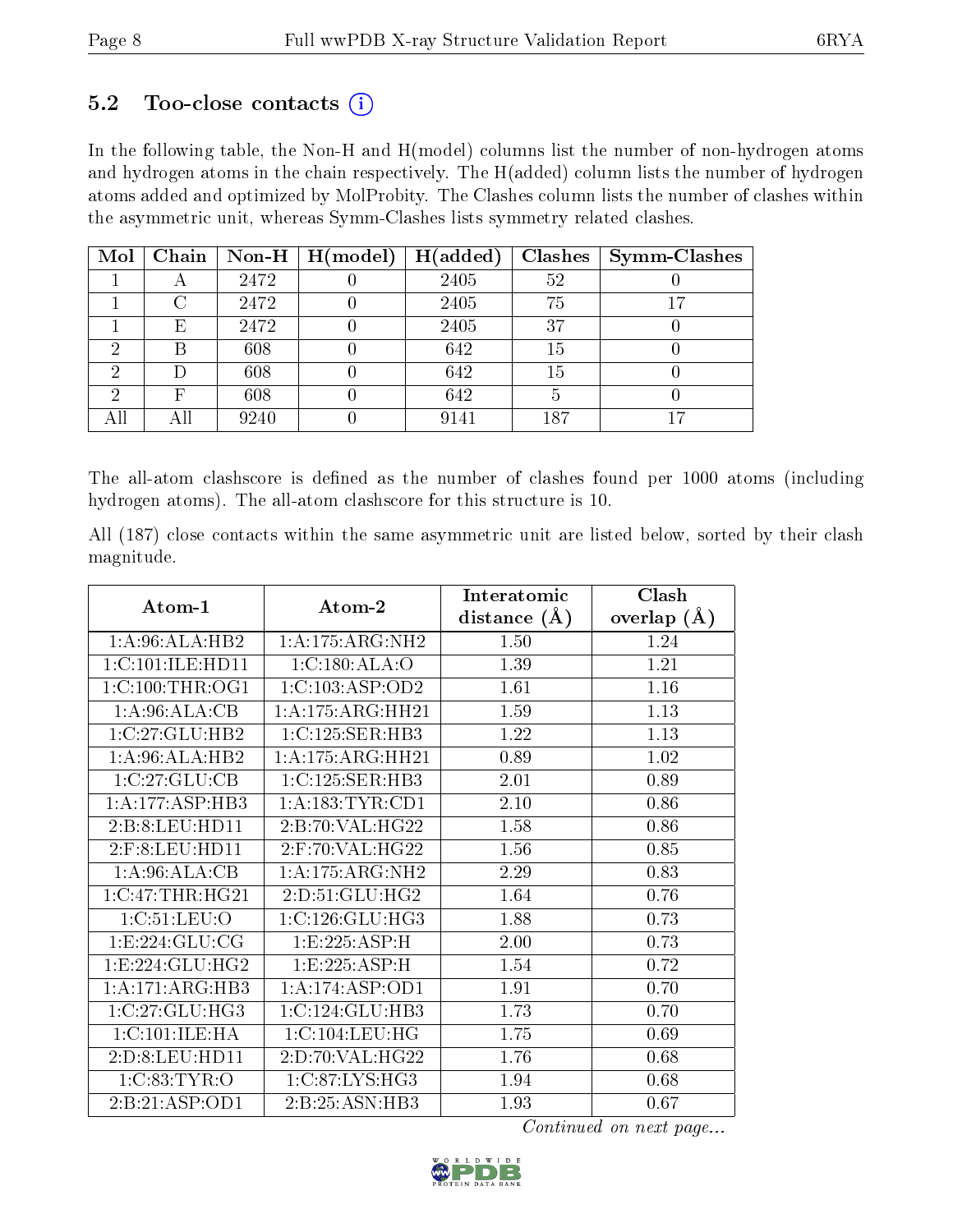| Continua from pretious page   |                                    | Interatomic       | Clash           |
|-------------------------------|------------------------------------|-------------------|-----------------|
| Atom-1                        | Atom-2                             | distance $(A)$    | overlap $(\AA)$ |
| 1:E:234:ARG:NH1               | 1:E:245:PRO:O                      | 2.27              | 0.66            |
| 1:C:20:ARG:NH2                | 1:C:124:GLU:OE2                    | $\overline{2}.28$ | 0.66            |
| 1: C:92: PRO:HG3              | 1:C:102:ALA:HB2                    | 1.78              | 0.65            |
| 1:C:92:PRO:HG3                | 1:C:102:ALA:CB                     | 2.25              | 0.65            |
| 1:C:51:LEU:O                  | 1:C:126:GLU:CG                     | 2.44              | 0.65            |
| 1:C:27:GLU:HB2                | 1:C:125:SER:CB                     | 2.13              | 0.65            |
| 1: A:36: HIS: ND1             | 1: A:37: LYS: N                    | 2.46              | 0.64            |
| 1:A:177:ASP:O                 | 1: A:179:THR:N                     | 2.31              | 0.64            |
| 1:A:234:ARG:NH1               | 1:A:245:PRO:O                      | 2.30              | 0.63            |
| 1:C:234:ARG:NH1               | 1:C:245:PRO:O                      | 2.31              | 0.63            |
| 1: A:52: GLN:CD               | 2:B:40:GLN:HE22                    | 2.02              | 0.62            |
| 1:C:236:LEU:HD13              | 1:C:298:LEU:HD22                   | 1.80              | 0.62            |
| 1: A:96: ALA:CA               | 1: A:175: ARG: NH2                 | 2.64              | 0.60            |
| 1: A:95: CYS:SG               | 1:A:177:ASP:HB2                    | 2.42              | 0.60            |
| 1:E:3:SER:O                   | 1:E:299:VAL:HG12                   | 2.02              | 0.59            |
| 1: A:40: TYR: CZ              | 2:D:74:ARG:HG2                     | 2.39              | 0.58            |
| 2:D:6:LYS:HG2                 | 2:D:12:THR:HG23                    | 1.86              | 0.57            |
| 1:C:219:GLN:NE2               | 1:C:268:ILE:HD13                   | 2.18              | 0.57            |
| 1:C:3:SER:O                   | 1:C:299:VAL:HG12                   | 2.05              | 0.57            |
| 1:C:141:ALA:O                 | $1:C:145:GLU:H\overline{G3}$       | $2.04\,$          | 0.57            |
| 1:E:208:ARG:HG3               | 1: E:261: ARG:HD3                  | $\overline{1.87}$ | 0.56            |
| 1:C:101:ILE:HD12              | 1:C:180:ALA:HB1                    | 1.87              | 0.56            |
| 1: A:284:THR:HG23             | 2:B:72:ARG:NH1                     | 2.21              | 0.56            |
| 1:C:103:ASP:N                 | 1:C:103:ASP:OD2                    | 2.39              | 0.56            |
| 1: A:96:ALA:HB2               | 1:A:175:ARG:CZ                     | 2.30              | 0.56            |
| 1:C:48:GLY:O                  | 1:C:126:GLU:C                      | $\overline{2}.45$ | 0.55            |
| 1: A:40: TYR:OH               | 2:D:74:ARG:NE                      | 2.38              | 0.55            |
| $1:A:96:ALA:\overline{N}$     | 1:A:175:ARG:NH2                    | 2.53              | 0.55            |
| 1:C:107:GLN:NE2               | $1:C:111:\overline{\text{LYS:NZ}}$ | 2.54              | 0.55            |
| 1:C:163:LEU:HD11              | 1:C:179:THR:HG21                   | 1.87              | 0.55            |
| 1:E:20:ARG:NH2                | 1: E: 124: GLU: OE2                | 2.39              | 0.55            |
| 2:B:36:ILE:HG22               | 2:B:41:GLN:HE21                    | 1.72              | 0.55            |
| 2:B:45:PHE:HB3                | 2:B:50:LEU:HD21                    | 1.88              | 0.55            |
| 1:C:48:GLY:O                  | 1:C:126:GLU:HB3                    | 2.06              | 0.55            |
| 2: B:6: LYS: HG2              | 2:B:12:THR:HG23                    | 1.88              | 0.54            |
| 1:C:107:GLN:NE2               | 1:C:111:LYS:CE                     | 2.70              | 0.54            |
| 1:C:107:GLN:NE2               | 1:C:111:LYS:HE3                    | 2.23              | 0.54            |
| $1:C:101:ILE: \overline{CD1}$ | 1:C:180:ALA:HB1                    | 2.38              | 0.54            |
| 1:C:135:ARG:HG2               | 1:C:139:TYR:CZ                     | 2.42              | 0.53            |
| 1:A:96:ALA:N                  | 1: A:175: ARG: HH22                | 2.06              | 0.53            |
| 2:D:72:ARG:NH2                | 2:D:72:ARG:O                       | 2.40              | 0.53            |

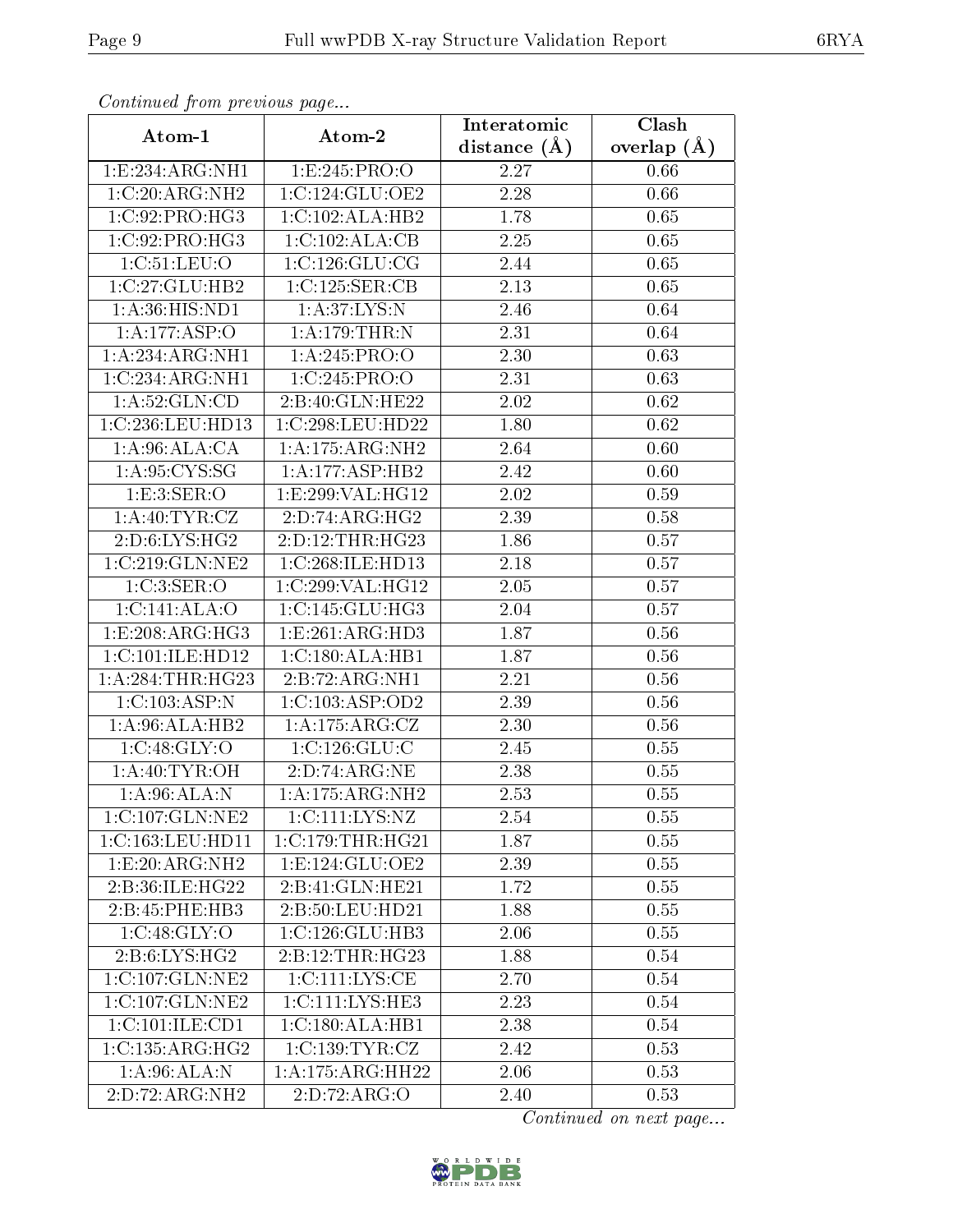| Comunaca jiom previous page |                                | Interatomic    | Clash           |  |
|-----------------------------|--------------------------------|----------------|-----------------|--|
| Atom-1                      | Atom-2                         | distance $(A)$ | overlap $(\AA)$ |  |
| 1:E:224:GLU:CG              | 1:E:225:ASP:N                  | 2.69           | 0.53            |  |
| 1: E: 147: TYR: HE1         | 1: E: 152: LEU: HD11           | 1.73           | 0.53            |  |
| 1:C:192:ASP:O               | 1:C:195:ARG:NH1                | 2.41           | 0.53            |  |
| 1:C:48:GLY:O                | 1:C:126:GLU:O                  | 2.28           | 0.52            |  |
| 1: A:20: ARG: NH2           | 1:A:124:GLU:OE2                | 2.42           | 0.52            |  |
| 1:E:56:THR:HG22             | 1:E:59:ASP:HA                  | 1.92           | 0.52            |  |
| 1:C:6:ASP:HB3               | 1:C:9:VAL:HG23                 | 1.90           | $0.52\,$        |  |
| 1:C:76:LEU:CD2              | 1:C:116:GLN:HB2                | 2.40           | 0.52            |  |
| 1:A:57:ILE:HG21             | 1:A:285:ALA:HB2                | 1.92           | 0.51            |  |
| $2:$ F:1:MET:N              | $2:$ F:17:VAL:O                | 2.40           | 0.51            |  |
| 1:C:18:GLN:O                | 1:C:23:LYS:HE2                 | $2.10\,$       | 0.51            |  |
| 1: A:36: HIS:O              | 1:A:39:PRO:HD3                 | 2.11           | 0.51            |  |
| 1: E: 8: GLU: OE2           | 1: E: 154: HIS: NE2            | 2.42           | 0.51            |  |
| 1: E: 101: ILE: HD11        | 1: E: 183: TYR: CE2            | 2.46           | 0.51            |  |
| 1:E:221:PHE:O               | 1:E:225:ASP:HB2                | $2.10\,$       | 0.51            |  |
| 2: B:34: GLU:OE1            | 2:B:74:ARG:NH2                 | 2.44           | 0.50            |  |
| 1:C:27:GLU:O                | 1:C:125:SER:HB2                | 2.11           | 0.50            |  |
| 2:F:6:LYS:HG2               | $2:$ F:12:THR:HG23             | 1.92           | 0.50            |  |
| 1:A:221:PHE:O               | 1:A:225:ASP:HB2                | 2.11           | 0.50            |  |
| 1: E:56: THR: CG2           | 1:E:59:ASP:HA                  | 2.42           | 0.50            |  |
| 1:C:96:ALA:HB2              | 1:C:175:ARG:NH2                | 2.28           | 0.49            |  |
| 1:E:96:ALA:HB2              | 1:E:175:ARG:NH2                | 2.28           | 0.49            |  |
| 1:C:107:GLN:O               | 1:C:111:LYS:NZ                 | 2.33           | 0.49            |  |
| 1: E: 76: LEU: CD2          | 1: E: 116: GLN: HB2            | 2.42           | 0.49            |  |
| 1:E:80:GLN:OE1              | 1: E: 109: LEU: CD2            | 2.61           | 0.48            |  |
| 2:D:34:GLU:OE1              | 2:D:74:ARG:NH2                 | 2.46           | 0.48            |  |
| 1: A:147:TYR:HE1            | 1:A:152:LEU:HD11               | 1.78           | 0.48            |  |
| 1: E: 55: ILE: HD12         | 1:E:57:ILE:HD11                | 1.94           | 0.48            |  |
| 1:C:76:LEU:HD13             | 1:C:113:ASN:HB3                | 1.96           | 0.48            |  |
| 1:C:80:GLN:NE2              | 1:C:109:LEU:HG                 | 2.29           | 0.47            |  |
| 1:E:52:GLN:OE1              | 2:F:40:GLN:OE1                 | 2.32           | 0.47            |  |
| 1:C:147:TYR:HE1             | 1:C:152:LEU:HD11               | 1.79           | 0.47            |  |
| 1: A:194: MET:CE            | 1:A:233:ALA:HB3                | 2.44           | 0.47            |  |
| 1:E:80:GLN:OE1              | 1: E: 109: LEU: HD23           | 2.13           | 0.47            |  |
| 1: A:236:LEU:HD13           | 1: A:298:LEU:HD22              | 1.96           | 0.47            |  |
| 1:C:33:GLU:O                | 1:C:42:THR:HG21                | 2.15           | 0.47            |  |
| 1: E: 33: GLU: O            | 1: E: 42: THR: HG21            | 2.14           | 0.47            |  |
| 1:E:76:LEU:CD2              | $1: E: 116: \overline{GLN:CB}$ | 2.93           | 0.46            |  |
| 2:D:1:MET:N                 | 2:D:17:VAL:O                   | 2.45           | 0.46            |  |
| 1: A:194:MET:HE1            | 1:A:233:ALA:HB3                | 1.97           | 0.46            |  |
| 1:C:76:LEU:CD2              | 1:C:116:GLN:CB                 | 2.93           | 0.46            |  |

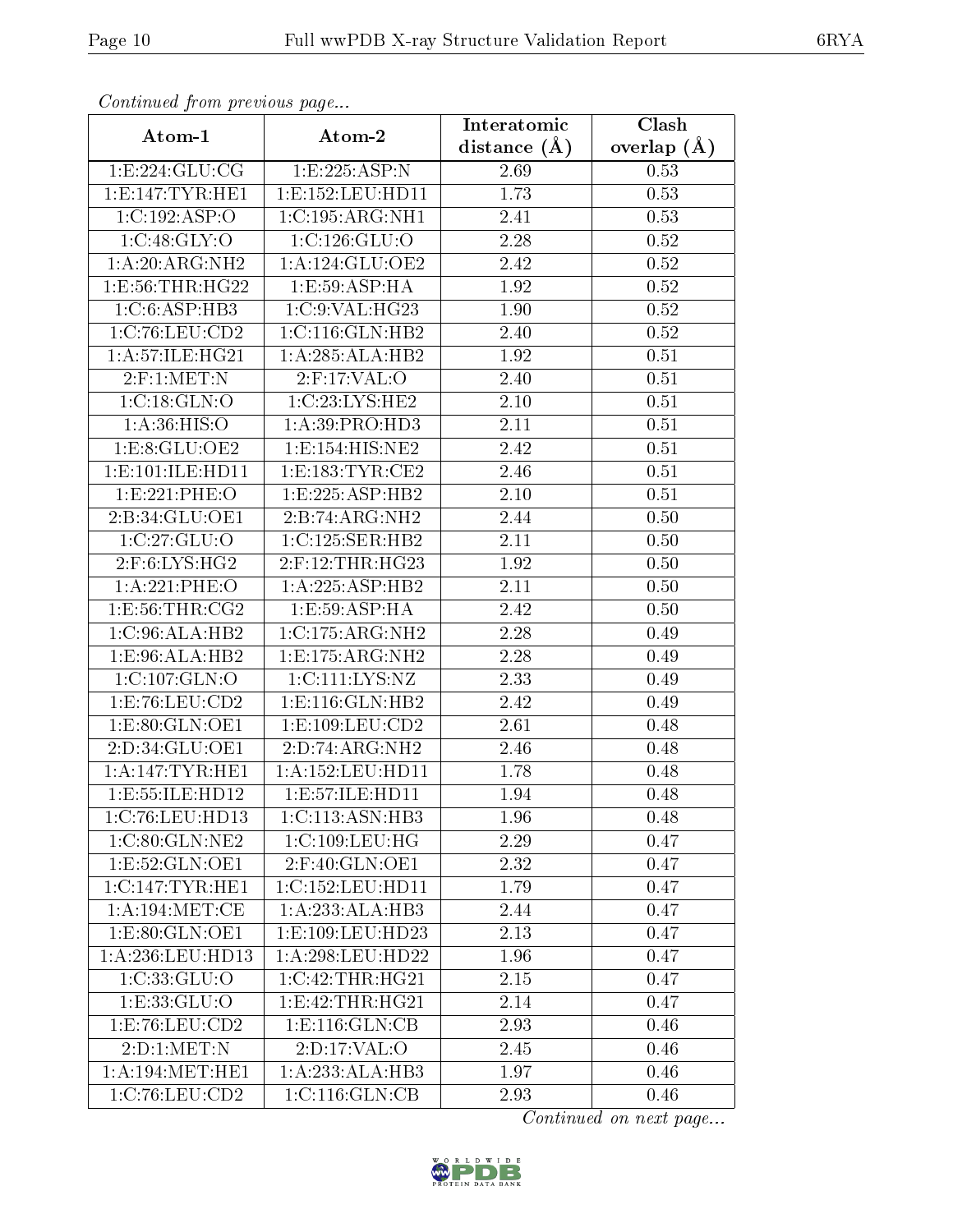| Continuea from previous page |                      | Interatomic       | Clash           |  |
|------------------------------|----------------------|-------------------|-----------------|--|
| Atom-1                       | Atom-2               | distance $(A)$    | overlap $(\AA)$ |  |
| 1:E:109:LEU:HD12             | 1: E: 112: LEU: HD22 | 1.96              | 0.46            |  |
| 1: A:52: GLN: HE21           | 2:B:72:ARG:HB2       | 1.81              | $0.46\,$        |  |
| 1:C:54:PHE:CD2               | 1:C:61:ARG:HG2       | 2.51              | 0.46            |  |
| 1:E:25:TYR:CZ                | 1:E:64:ARG:HB3       | 2.51              | 0.46            |  |
| 1:C:52:GLN:HG3               | 1:C:66:ILE:HD11      | 1.97              | 0.46            |  |
| 1:C:258:GLU:N                | 1:C:258:GLU:OE2      | 2.48              | 0.46            |  |
| $1:C:64:ARG:\overline{NH2}$  | 1:C:123:ARG:O        | 2.49              | 0.46            |  |
| 1:E:236:LEU:HD13             | 1:E:298:EU:HD22      | 1.98              | 0.46            |  |
| 2:Bi:21:ASP:OD1              | 2:B:25:ASN:CB        | $\overline{2}.62$ | 0.45            |  |
| 1: A:64: ARG: NH2            | 1:A:123:ARG:O        | 2.50              | 0.45            |  |
| 1:C:112:LEU:HA               | 1:C:164:TYR:CE1      | 2.52              | 0.45            |  |
| 1: E:147: TYR: CE1           | 1: E: 152: LEU: HD11 | 2.51              | 0.45            |  |
| 2:B:72:ARG:O                 | 2:B:72:ARG:NH2       | 2.47              | 0.45            |  |
| 1:C:36:HIS:CD2               | 2:D:54:ARG:NH1       | 2.85              | 0.45            |  |
| 1:E:97:ASP:OD2               | 1:E:99:ARG:NH1       | 2.49              | 0.45            |  |
| 1:A:33:GLU:O                 | 1: A:42:THR:HG21     | 2.16              | 0.44            |  |
| 1:A:63:HIS:O                 | 1:A:64:ARG:C         | 2.54              | 0.44            |  |
| 1: E: 224: GLU: HG2          | 1: E: 225: ASP: N    | 2.27              | 0.44            |  |
| 1:E:70:ALA:O                 | 1:E:74:ARG:HG3       | 2.16              | 0.44            |  |
| 1:C:12:VAL:HG11              | 1:C:114:ILE:HG23     | 1.97              | 0.44            |  |
| 1: A:40: TYR: CZ             | 2:D:74:ARG:CG        | 3.00              | 0.44            |  |
| 1:C:25:TYR:CZ                | 1:C:64:ARG:HB3       | 2.53              | 0.44            |  |
| 1:C:246:TYR:OH               | 2:D:6:LYS:HE2        | 2.16              | 0.44            |  |
| 2: D:6: LYS: CG              | 2:D:12:THR:HG23      | 2.47              | 0.44            |  |
| 2: F: 72: ARG: O             | 2:F:72:ARG:NH2       | 2.48              | 0.44            |  |
| 1: A:76: LEU:CD2             | 1:A:116:GLN:HB2      | 2.48              | 0.43            |  |
| 1:C:249:SER:HB2              | 1:C:266:LEU:HD21     | 1.99              | 0.43            |  |
| 1:E:76:LEU:HD21              | 1: E: 116: GLN: HB2  | 2.00              | 0.43            |  |
| 1: A: 184: LEU: O            | 1: A: 188: SER: OG   | 2.31              | 0.43            |  |
| 2: B: 1: MET: N              | 2:B:17:VAL:O         | 2.45              | 0.43            |  |
| 1: E: 247: ILE: HB           | 1: E: 274: VAL: HG13 | 2.01              | 0.43            |  |
| 2:D:39:ASP:OD1               | 2: D:39: ASP:C       | 2.57              | 0.43            |  |
| 1:E:64:ARG:NH2               | 1:E:123:ARG:O        | 2.52              | 0.43            |  |
| 1:E:249:SER:HB2              | 1:E:266:LEU:HD21     | 2.00              | 0.43            |  |
| 1:C:76:LEU:HD23              | 1:C:76:LEU:N         | 2.33              | 0.43            |  |
| 1:E:282:LYS:O                | 1: E: 286: GLN: HG3  | 2.18              | 0.43            |  |
| 1:C:27:GLU:HG3               | 1:C:124:GLU:CB       | 2.47              | 0.43            |  |
| 1:C:101:ILE:O                | 1:C:104:LEU:HB2      | 2.18              | 0.42            |  |
| 1:E:42:THR:HG23              | 1:E:44:ALA:O         | 2.19              | 0.42            |  |
| 2: B:6: LYS: CG              | 2:B:12:THR:HG23      | 2.49              | 0.42            |  |
| 1: A:258: GLU:OE2            | 1: A: 258: GLU: N    | 2.53              | 0.42            |  |

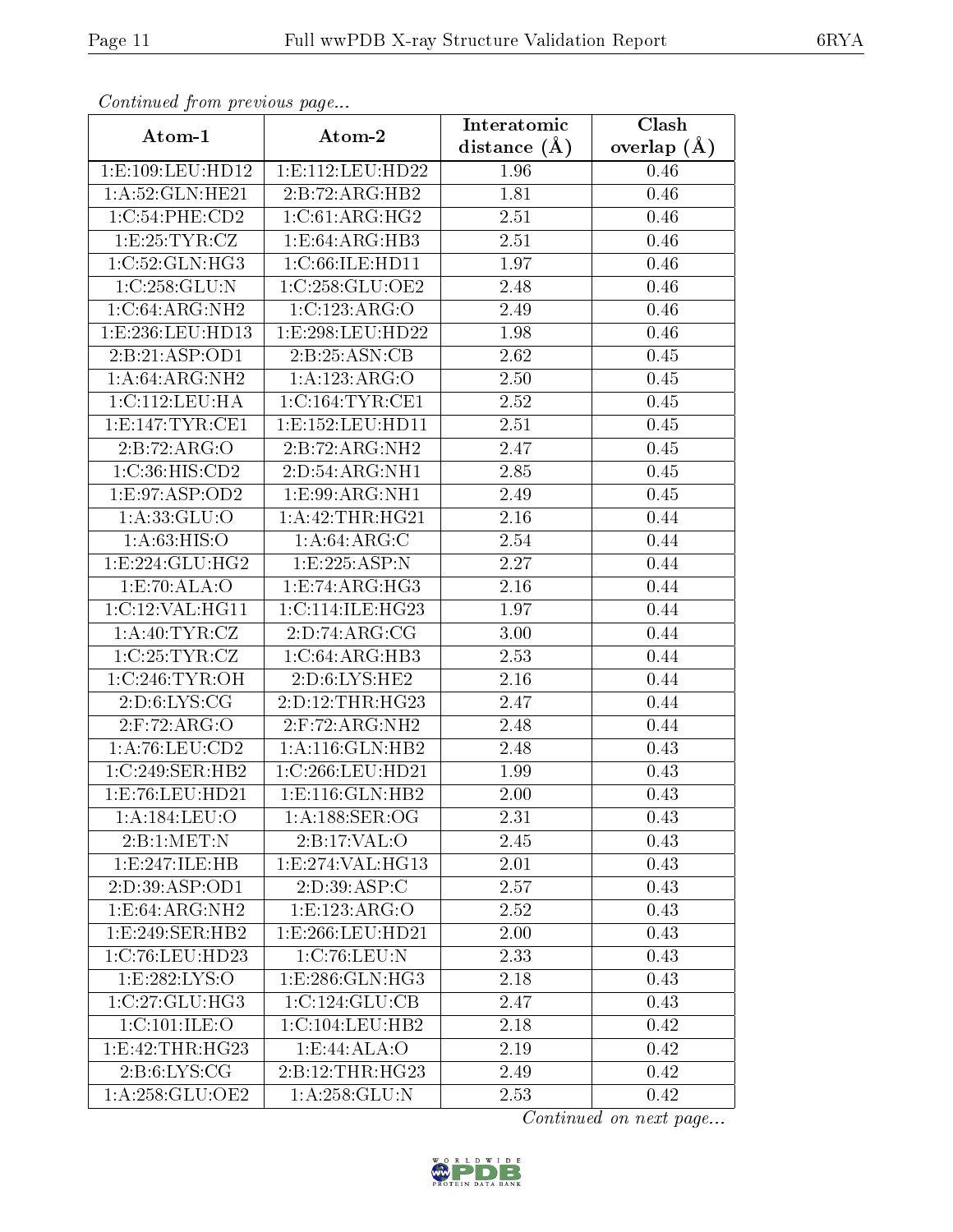| Comunaca jiom previous page               |                     | Interatomic       | Clash<br>overlap $(\AA)$ |  |
|-------------------------------------------|---------------------|-------------------|--------------------------|--|
| Atom-1                                    | Atom-2              | distance $(A)$    |                          |  |
| 1:C:101:ILE:CD1                           | 1:C:180:ALA:O       | 2.34              | 0.42                     |  |
| 2:D:15:LEU:HD11                           | 2:D:30:ILE:HG13     | 2.01              | 0.42                     |  |
| 1: A:30: PRO:HA                           | 1: A: 33: GLU: CD   | 2.40              | 0.42                     |  |
| 1: A:25:TYR:CE1                           | 1: A:64: ARG:HB3    | 2.55              | 0.42                     |  |
| 1: A:36: HIS: ND1                         | 1:A:36:HIS:C        | 2.71              | 0.42                     |  |
| 1: A:76: LEU:CD2                          | 1: A:116: GLN:CB    | 2.98              | 0.42                     |  |
| 1: E: 94: ARG: HA                         | 1:E:100:THR:HG22    | 2.02              | 0.42                     |  |
| 1:A:192:ASP:O                             | 1: A: 195: ARG: NH1 | 2.46              | 0.41                     |  |
| 1:C:107:GLN:HE21                          | 1:C:111:LYS:NZ      | 2.17              | 0.41                     |  |
| 1: C: 112: LEU: CD1                       | 1:C:181:GLU:HA      | 2.50              | 0.41                     |  |
| 1:E:258:GLU:OE2                           | 1:E:258:GLU:N       | 2.53              | 0.41                     |  |
| 1: A: 227: LEU: HA                        | $1:$ A:227:LEU:HD23 | 1.92              | $\overline{0.41}$        |  |
| 1:C:263:GLU:HA                            | 1:C:266:LEU:HB2     | 2.01              | 0.41                     |  |
| 1:C:27:GLU:C                              | 1:C:28:VAL:HG13     | 2.39              | 0.41                     |  |
| 1:C:112:LEU:HD12                          | 1:C:181:GLU:HA      | 2.01              | 0.41                     |  |
| 1:C:27:GLU:OE2                            | 1:C:135:ARG:NH1     | 2.37              | 0.41                     |  |
| 1: A:40: TYR: CE2                         | 2:D:74:ARG:HG2      | 2.55              | 0.41                     |  |
| 1:C:57:ILE:HG21                           | 1:C:285:ALA:HB2     | 2.03              | 0.41                     |  |
| 1:C:42:THR:HG23                           | 1:C:44:ALA:O        | 2.21              | 0.41                     |  |
| 1: A:52: GLN:HB3                          | 1: A:66: ILE: HD12  | 2.02              | 0.41                     |  |
| 1:A:282:LYS:HD2                           | 1: A:282:LYS:HA     | 1.88              | 0.41                     |  |
| 1:C:107:GLN:HE22                          | 1: C: 111: LYS: CE  | 2.33              | 0.41                     |  |
| 1:C:207:SER:HB2                           | 1:C:210:VAL:HG22    | 2.01              | 0.41                     |  |
| 1:A:280:ASP:OD2                           | 1:A:282:LYS:HB3     | 2.21              | 0.41                     |  |
| 2:B:43:LEU:HB3                            | 2:B:50:LEU:HD12     | 2.02              | 0.41                     |  |
| 1:C:76:LEU:HD21                           | 1:C:116:GLN:HB2     | $\overline{2.02}$ | 0.41                     |  |
| 1: A:83: TYR:CD2                          | 1:A:109:LEU:HD22    | 2.55              | 0.41                     |  |
| 1:C:86:ALA:HB3                            | 1:C:101:ILE:HG22    | 2.03              | 0.41                     |  |
| 1:A:42:THR:HG23                           | 1:A:44:ALA:O        | 2.21              | 0.40                     |  |
| 1:C:104:LEU:HA                            | 1:C:104:LEU:HD23    | 1.93              | 0.40                     |  |
| $1:C:\overline{127:ALA:HB1}$              | 1:C:129:TYR:CE1     | 2.57              | 0.40                     |  |
| 1:C:219:GLN:HE21                          | 1:C:268:ILE:HD13    | 1.86              | 0.40                     |  |
| 1: E: 192: ASP:O                          | 1:E:195:ARG:NH1     | 2.47              | 0.40                     |  |
| 1:A:66:ILE:HG22                           | 1: A:66: ILE: O     | 2.21              | 0.40                     |  |
| $1:C:87:\overline{\text{LYS}:\text{HG2}}$ | 1:C:102:ALA:HA      | 2.04              | 0.40                     |  |
| 1: A: 282: LYS: O                         | 1:A:286:GLN:HG3     | 2.21              | 0.40                     |  |
| 1:A:52:GLN:HG3                            | 1: A:66: ILE: HD11  | 2.03              | 0.40                     |  |
| 1:A:76:LEU:HD13                           | 1:A:113:ASN:HB3     | 2.04              | 0.40                     |  |
| 1: A:52: GLN: NE2                         | 2:B:72:ARG:CB       | 2.85              | 0.40                     |  |
| 1:C:147:TYR:CE1                           | 1:C:152:LEU:HD11    | 2.55              | 0.40                     |  |
| 1:C:221:PHE:O                             | 1:C:225:ASP:HB2     | 2.22              | 0.40                     |  |

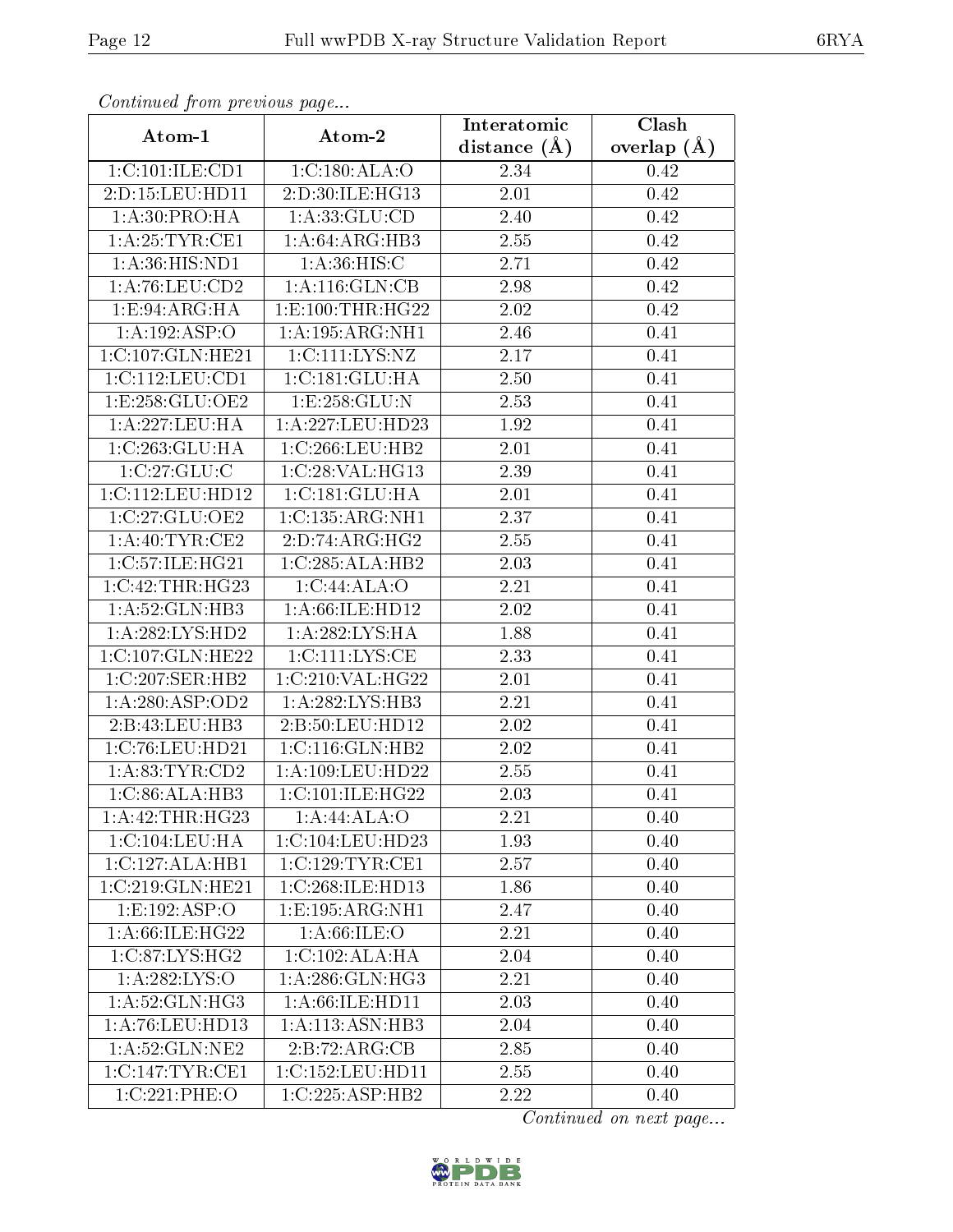| Atom-2<br>Atom-1 |                 | Interatomic<br>distance $(\AA)$ | Clash<br>overlap $(A)$ |  |
|------------------|-----------------|---------------------------------|------------------------|--|
| 1: A:194: MET:CE | 1: A:233:ALA:CB | 2.99                            | 0.40                   |  |
| 1:C:282:LYS:HA   | 1:C:282:LYS:HD2 | 1 Q.                            | ) 40                   |  |

All (17) symmetry-related close contacts are listed below. The label for Atom-2 includes the symmetry operator and encoded unit-cell translations to be applied.

| Atom-1         |                                        | Interatomic    | Clash         |  |
|----------------|----------------------------------------|----------------|---------------|--|
|                | Atom-2                                 | distance $(A)$ | overlap $(A)$ |  |
| 1:C:103:ASP:N  | 1:C:103:ASP:CG[2 455]                  | 0.66           | 1.54          |  |
| 1:C:103:ASP:CA | 1:C:103:ASP:CG[2 455]                  | 0.94           | 1.26          |  |
| 1:C:103:ASP:N  | 1:C:103:ASP:OD1[2 455]                 | 1.25           | 0.95          |  |
| 1:C:102:ALA:C  | $1:C:103:ASP:OD1[2 \quad 455]$         | 1.32           | 0.88          |  |
| 1:C:103:ASP:CA | $1:C:103:ASP:OD2[2 \quad 455]$         | 1.32           | 0.88          |  |
| 1:C:97:ASP:O   | 1:C:105:SER:OG[2 455]                  | 1.44           | 0.76          |  |
| 1:C:103:ASP:CA | $1:C:103:ASP:CB[2 \ 455]$              | 1.48           | 0.72          |  |
| 1:C:87:LYS:O   | $1:C:90:P\overline{RO}$ : $O[2 \ 455]$ | 1.53           | 0.67          |  |
| 1:C:103:ASP:N  | $1:C:103:ASP:CB[2 \t 455]$             | 1.61           | 0.59          |  |
| 1:C:103:ASP:N  | $1:C:103:ASP:OD2[2 \quad 455]$         | 1.64           | 0.56          |  |
| 1:C:102:ALA:C  | 1:C:103:ASP:CG[2 455]                  | 1.65           | 0.55          |  |
| 1:C:103:ASP:CB | 1:C:103:ASP:CB[2 455]                  | 1.75           | 0.45          |  |
| 1:C:94:ARG:NH1 | 1:C:104:LEU:O[2 455]                   | 1.84           | 0.36          |  |
| 1:C:103:ASP:C  | 1:C:103:ASP:CG[2 455]                  | 1.96           | 0.24          |  |
| 1:C:103:ASP:C  | 1:C:103:ASP:CB[2 455]                  | 1.98           | 0.22          |  |
| 1:C:103:ASP:CA | $1:C:103:ASP:OD1[2 \quad 455]$         | 2.07           | 0.13          |  |
| 1:C:97:ASP:C   | 1:C:105:SER:OG[2 455]                  | 2.09           | 0.11          |  |

### 5.3 Torsion angles  $(i)$

#### 5.3.1 Protein backbone  $(i)$

In the following table, the Percentiles column shows the percent Ramachandran outliers of the chain as a percentile score with respect to all X-ray entries followed by that with respect to entries of similar resolution.

The Analysed column shows the number of residues for which the backbone conformation was analysed, and the total number of residues.

| Mol | Chain | Analysed     | Favoured     |           | Allowed   Outliers   Percentiles |                            |            |
|-----|-------|--------------|--------------|-----------|----------------------------------|----------------------------|------------|
|     |       | 306/343(89%) | 290 $(95\%)$ | $14(5\%)$ | $2(1\%)$                         | $^{\prime}$ 22 $\parallel$ | $\vert$ 21 |
|     |       | 306/343(89%) | 282 $(92\%)$ | $23(8\%)$ | $1(0\%)$                         |                            | 45         |

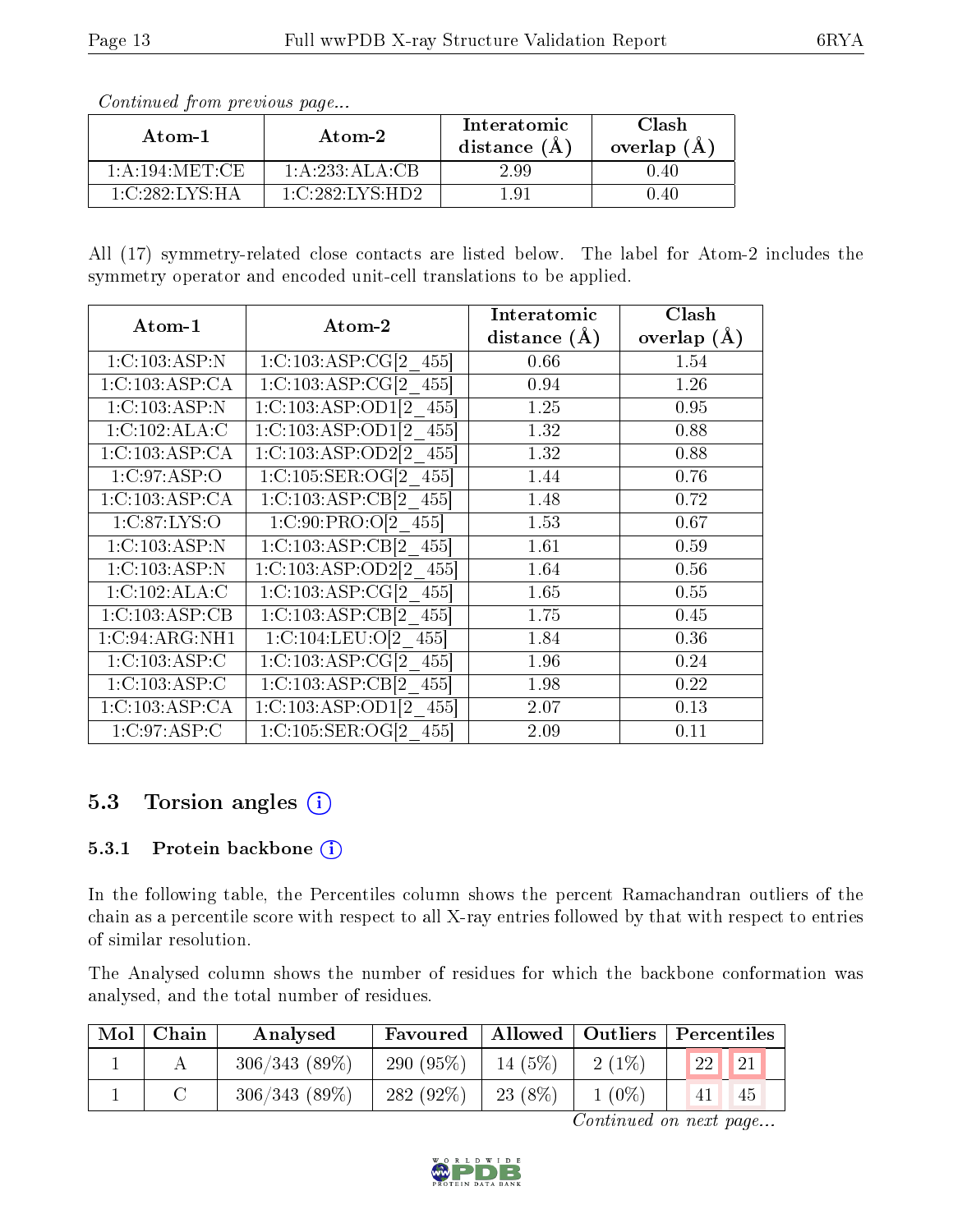| Mol           | Chain  | Analysed          | Favoured     | Allowed    | Outliers |     | Percentiles         |
|---------------|--------|-------------------|--------------|------------|----------|-----|---------------------|
|               | E      | $306/343(89\%)$   | 288 $(94\%)$ | 18 $(6%)$  |          | 100 | $\vert$ 100 $\vert$ |
|               | В      | $75/76$ (99%)     | 72 (96%)     | 3(4%)      |          | 100 | 100                 |
|               | $\Box$ | $75/76$ (99%)     | 74 (99%)     | $1(1\%)$   |          | 100 | 100                 |
| $\mathcal{D}$ | F      | $75/76$ (99%)     | 73 (97%)     | $2(3\%)$   |          | 100 | 100                 |
| All           | All    | $1143/1257(91\%)$ | 1079 (94%)   | (5%)<br>61 | $3(0\%)$ | 41  | 45                  |

All (3) Ramachandran outliers are listed below:

| $\operatorname{Mol}$ | Chain | Res | Type |
|----------------------|-------|-----|------|
|                      |       | 178 | GLU  |
|                      |       | 304 | PRO  |
|                      |       | 304 | PRO  |

#### 5.3.2 Protein sidechains (i)

In the following table, the Percentiles column shows the percent sidechain outliers of the chain as a percentile score with respect to all X-ray entries followed by that with respect to entries of similar resolution.

The Analysed column shows the number of residues for which the sidechain conformation was analysed, and the total number of residues.

| Mol           | Chain         | Analysed          | Rotameric | Outliers  | Percentiles |
|---------------|---------------|-------------------|-----------|-----------|-------------|
|               | A             | $259/293$ (88%)   | 245 (95%) | 14 (5%)   | 22<br>25    |
|               | $\mathcal{C}$ | $259/293(88\%)$   | 242 (93%) | 17 (7%)   | 17<br>16    |
|               | E             | $259/293(88\%)$   | 244 (94%) | $15(6\%)$ | 22<br>20    |
| $\mathcal{D}$ | В             | 69/68 (102%)      | 67 (97%)  | 2(3%)     | 53<br>42    |
| $\mathcal{D}$ | D             | 69/68 (102%)      | 65 (94%)  | $4(6\%)$  | 22<br>20    |
| $\mathcal{D}$ | F             | $69/68$ $(102\%)$ | 67 (97%)  | 2(3%)     | 42<br>53    |
| All           | All           | $984/1083(91\%)$  | 930 (94%) | 54 (6%)   | 24<br>21    |

All (54) residues with a non-rotameric sidechain are listed below:

| Mol | Chain | Res | <b>Type</b> |
|-----|-------|-----|-------------|
|     |       |     | SER.        |
|     |       | 36  | <b>HIS</b>  |
|     |       | 52  | GL N        |
|     |       | 58  | ASP         |

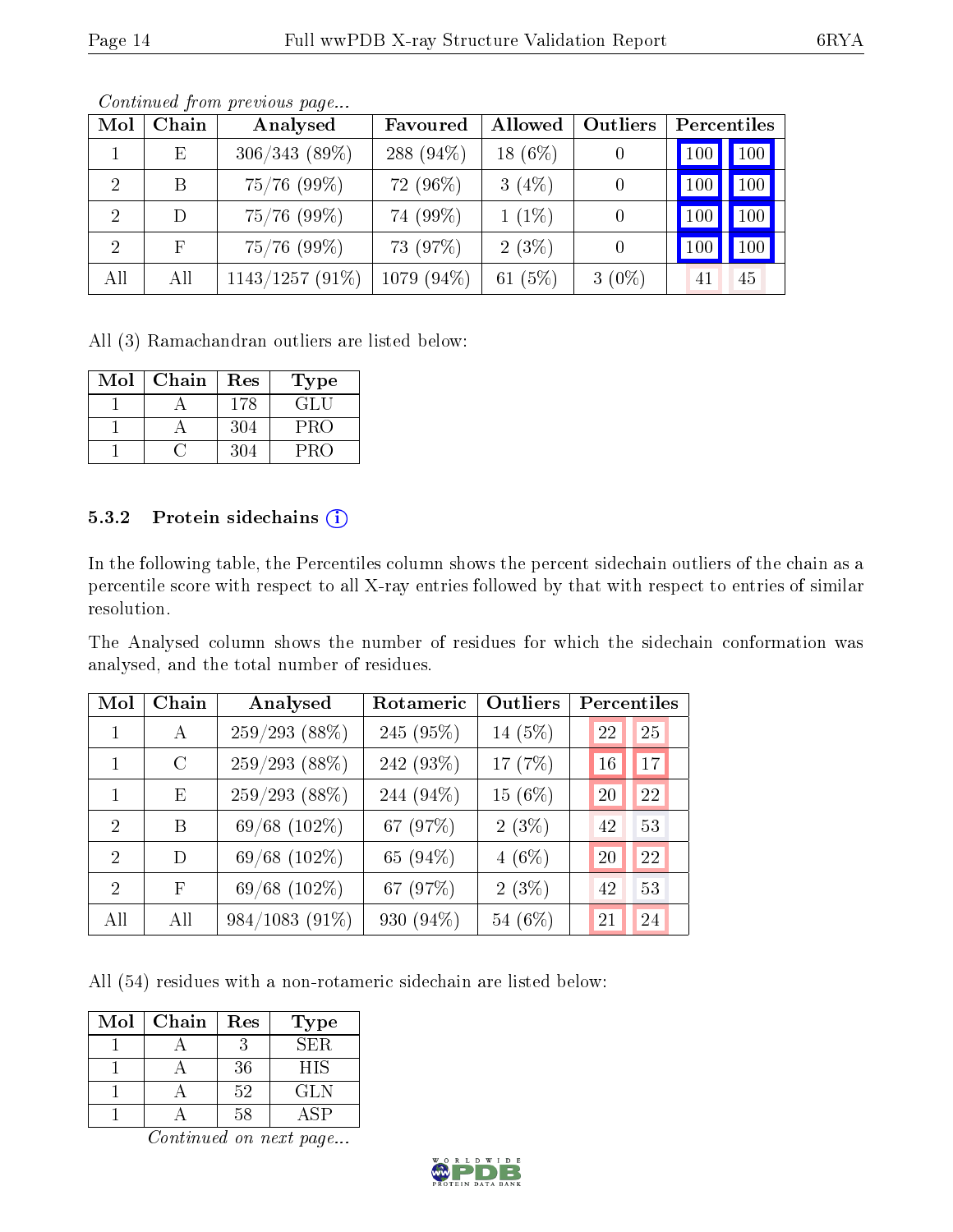| Mol            | $\overline{\text{Chain}}$                                                                                                                                                                                                                                                                                                                                                                                                                                                                                                       | ${\mathop{\mathrm{Res}}\nolimits}$ | ${\rm \bar{Type}}$              |
|----------------|---------------------------------------------------------------------------------------------------------------------------------------------------------------------------------------------------------------------------------------------------------------------------------------------------------------------------------------------------------------------------------------------------------------------------------------------------------------------------------------------------------------------------------|------------------------------------|---------------------------------|
| $\mathbf{1}$   | $\overline{A}$                                                                                                                                                                                                                                                                                                                                                                                                                                                                                                                  | 76                                 | <b>LEU</b>                      |
| $\mathbf{1}$   |                                                                                                                                                                                                                                                                                                                                                                                                                                                                                                                                 | 125                                | $\overline{\text{SER}}$         |
| $\overline{1}$ |                                                                                                                                                                                                                                                                                                                                                                                                                                                                                                                                 | 135                                | $\overline{\rm{ARG}}$           |
| $\mathbf{1}$   |                                                                                                                                                                                                                                                                                                                                                                                                                                                                                                                                 | 188                                | $\overline{\text{SER}}$         |
| $\overline{1}$ |                                                                                                                                                                                                                                                                                                                                                                                                                                                                                                                                 | <b>190</b>                         | <b>MET</b>                      |
| $\mathbf{1}$   |                                                                                                                                                                                                                                                                                                                                                                                                                                                                                                                                 | 192                                | $\overline{\text{ASP}}$         |
| $\mathbf{1}$   |                                                                                                                                                                                                                                                                                                                                                                                                                                                                                                                                 | 215                                | $\overline{\text{PRO}}$         |
| $\overline{1}$ |                                                                                                                                                                                                                                                                                                                                                                                                                                                                                                                                 | 236                                | LEU                             |
| $\mathbf{1}$   |                                                                                                                                                                                                                                                                                                                                                                                                                                                                                                                                 | $260\,$                            | $\overline{\text{ASP}}$         |
| $\overline{1}$ |                                                                                                                                                                                                                                                                                                                                                                                                                                                                                                                                 | 274                                | $\frac{\text{VAL}}{\text{MET}}$ |
| $\overline{2}$ |                                                                                                                                                                                                                                                                                                                                                                                                                                                                                                                                 | $\mathbf{1}$                       |                                 |
| $\overline{2}$ |                                                                                                                                                                                                                                                                                                                                                                                                                                                                                                                                 | $\overline{74}$                    | $\overline{\text{ARG}}$         |
| $\overline{1}$ |                                                                                                                                                                                                                                                                                                                                                                                                                                                                                                                                 | $\overline{52}$                    | $\overline{\text{GLN}}$         |
| $\overline{1}$ |                                                                                                                                                                                                                                                                                                                                                                                                                                                                                                                                 | $\overline{59}$                    | $\overline{\text{ASP}}$         |
| $\overline{1}$ | $\frac{\overline{A}}{\overline{A}} \frac{\overline{A}}{\overline{A}} \frac{\overline{A}}{\overline{A}} \frac{\overline{A}}{\overline{A}} \frac{\overline{A}}{\overline{A}} \frac{\overline{A}}{\overline{B}} \frac{\overline{B}}{\overline{B}} \frac{\overline{C}}{\overline{C}} \frac{\overline{C}}{\overline{C}} \frac{\overline{C}}{\overline{C}} \frac{\overline{C}}{\overline{C}} \frac{\overline{C}}{\overline{C}} \frac{\overline{C}}{\overline{C}} \frac{\overline{C}}{\overline{C}} \frac{\overline{C}}{\overline{C}}$ | $\overline{101}$                   | <b>ILE</b>                      |
| $\mathbf{1}$   |                                                                                                                                                                                                                                                                                                                                                                                                                                                                                                                                 | 103                                | $\overline{\text{ASP}}$         |
| $\overline{1}$ |                                                                                                                                                                                                                                                                                                                                                                                                                                                                                                                                 | $\overline{107}$                   | $\overline{\text{GLN}}$         |
| $\mathbf{1}$   |                                                                                                                                                                                                                                                                                                                                                                                                                                                                                                                                 | 126                                | $\overline{\text{GLU}}$         |
| $\overline{1}$ |                                                                                                                                                                                                                                                                                                                                                                                                                                                                                                                                 | 135                                | $\overline{\rm ARG}$            |
| $\overline{1}$ |                                                                                                                                                                                                                                                                                                                                                                                                                                                                                                                                 | 159                                | $\frac{\text{LYS}}{\text{ILE}}$ |
| $\mathbf{1}$   |                                                                                                                                                                                                                                                                                                                                                                                                                                                                                                                                 | 172                                |                                 |
| $\overline{1}$ |                                                                                                                                                                                                                                                                                                                                                                                                                                                                                                                                 | $\overline{192}$                   | $\overline{\text{ASP}}$         |
| $\mathbf{1}$   |                                                                                                                                                                                                                                                                                                                                                                                                                                                                                                                                 | 193                                | LEU                             |
| $\overline{1}$ |                                                                                                                                                                                                                                                                                                                                                                                                                                                                                                                                 | 215                                | $\overline{\text{PRO}}$         |
| $\mathbf{1}$   |                                                                                                                                                                                                                                                                                                                                                                                                                                                                                                                                 | 216                                | <b>THR</b>                      |
| $\mathbf{1}$   |                                                                                                                                                                                                                                                                                                                                                                                                                                                                                                                                 | 236                                | LEU                             |
| $\mathbf{1}$   |                                                                                                                                                                                                                                                                                                                                                                                                                                                                                                                                 | 260                                | $\overline{\text{ASP}}$         |
| $\mathbf{1}$   |                                                                                                                                                                                                                                                                                                                                                                                                                                                                                                                                 | 274                                | VAL                             |
| $\overline{1}$ |                                                                                                                                                                                                                                                                                                                                                                                                                                                                                                                                 | $\overline{282}$                   | $\overline{\mathrm{LYS}}$       |
| $\overline{c}$ | D                                                                                                                                                                                                                                                                                                                                                                                                                                                                                                                               | $\mathbf 1$                        | MET                             |
| $\overline{2}$ | D                                                                                                                                                                                                                                                                                                                                                                                                                                                                                                                               | 38                                 | PRO                             |
| $\overline{2}$ | $\overline{\rm D}$                                                                                                                                                                                                                                                                                                                                                                                                                                                                                                              | 39                                 | $\overline{\text{ASP}}$         |
| $\overline{2}$ | D                                                                                                                                                                                                                                                                                                                                                                                                                                                                                                                               | 74                                 | $\overline{\rm ARG}$            |
| $\overline{1}$ | $\overline{E}$                                                                                                                                                                                                                                                                                                                                                                                                                                                                                                                  | $\overline{3}$                     | $\overline{\text{SER}}$         |
| $\mathbf{1}$   | $\overline{\mathrm{E}}$                                                                                                                                                                                                                                                                                                                                                                                                                                                                                                         | 52                                 | $\overline{{\rm GLN}}$          |
| $\mathbf 1$    | $\overline{E}$                                                                                                                                                                                                                                                                                                                                                                                                                                                                                                                  | 61                                 | $\overline{\rm{ARG}}$           |
| $\mathbf{1}$   | $\overline{E}$                                                                                                                                                                                                                                                                                                                                                                                                                                                                                                                  | 64                                 | $\rm{ARG}$                      |
| $\overline{1}$ | $\overline{\mathrm{E}}$                                                                                                                                                                                                                                                                                                                                                                                                                                                                                                         | $\overline{76}$                    | $\overline{\text{LEU}}$         |
| $\mathbf 1$    | $\overline{\mathrm{E}}$                                                                                                                                                                                                                                                                                                                                                                                                                                                                                                         | $1\overline{25}$                   | $\overline{\text{SER}}$         |
| $\mathbf{1}$   | $\overline{\mathrm{E}}$                                                                                                                                                                                                                                                                                                                                                                                                                                                                                                         | 157                                | <b>SER</b>                      |
| $\mathbf{1}$   | $\overline{\mathrm{E}}$                                                                                                                                                                                                                                                                                                                                                                                                                                                                                                         | 192                                | $\overline{\rm ASP}$            |
| $\mathbf{1}$   | E                                                                                                                                                                                                                                                                                                                                                                                                                                                                                                                               | $\overline{193}$                   | LEU                             |

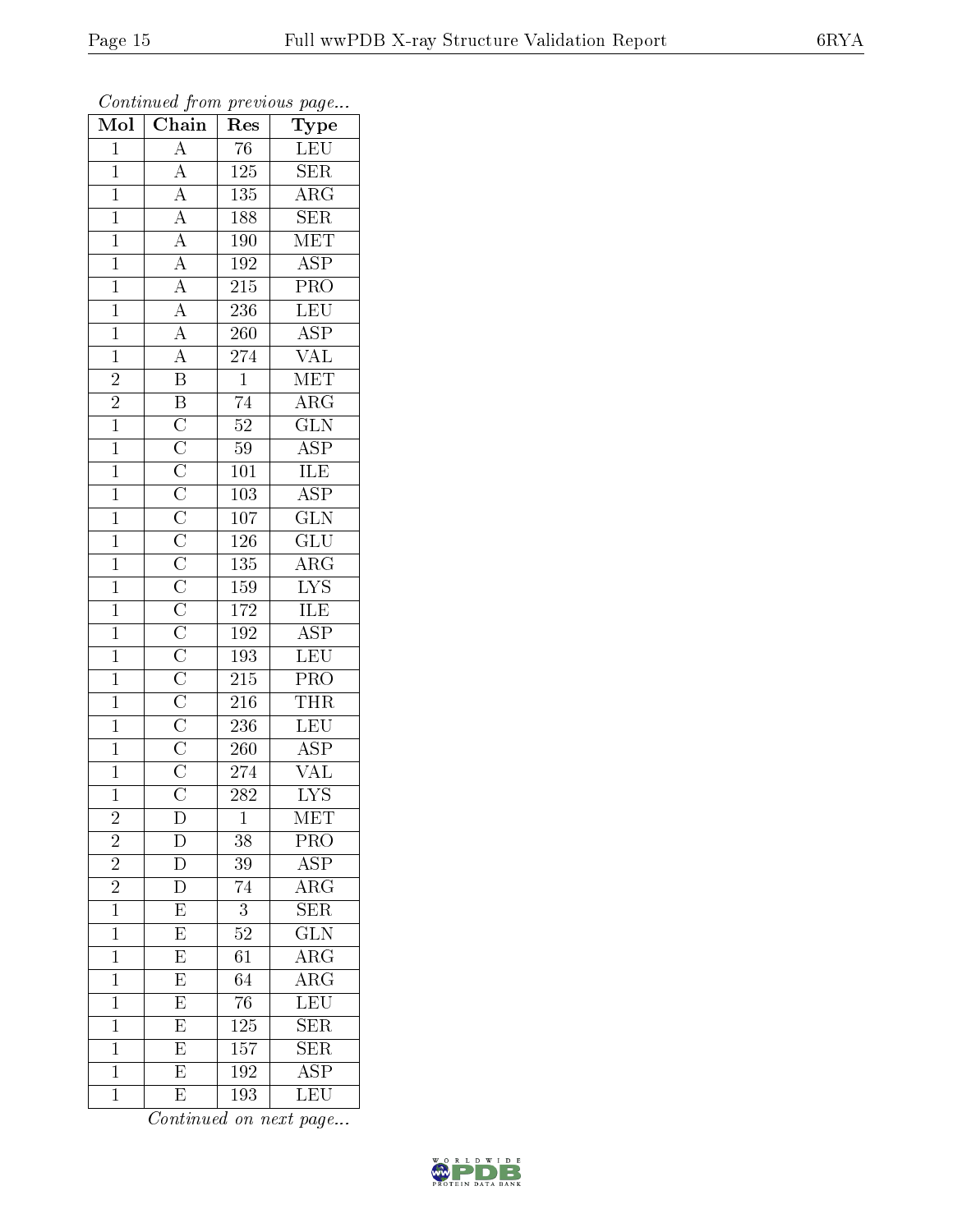| Conning Trong previous page |       |     |             |  |  |
|-----------------------------|-------|-----|-------------|--|--|
| Mol                         | Chain | Res | <b>Type</b> |  |  |
|                             | E     | 208 | ARG         |  |  |
|                             | E     | 215 | PRO         |  |  |
|                             | E     | 224 | GLU         |  |  |
| 1                           | E     | 260 | <b>ASP</b>  |  |  |
| 1                           | E     | 274 | <b>VAL</b>  |  |  |
| 1                           | E     | 292 | <b>ASP</b>  |  |  |
| $\overline{2}$              | F     |     | MET         |  |  |
| $\overline{2}$              | F     | 64  | GLU         |  |  |

Some sidechains can be flipped to improve hydrogen bonding and reduce clashes. All (7) such sidechains are listed below:

| Mol | Chain | Res | Type       |
|-----|-------|-----|------------|
|     |       | 219 | <b>GLN</b> |
| 2   |       | 40  | <b>GLN</b> |
| 2   | В     | 41  | <b>GLN</b> |
|     | C     | 36  | HIS        |
|     | C     | 107 | <b>GLN</b> |
|     | C     | 219 | <b>GLN</b> |
| 2   |       |     | <b>GLN</b> |

#### 5.3.3 RNA [O](https://www.wwpdb.org/validation/2017/XrayValidationReportHelp#rna)i

There are no RNA molecules in this entry.

#### 5.4 Non-standard residues in protein, DNA, RNA chains (i)

There are no non-standard protein/DNA/RNA residues in this entry.

#### 5.5 Carbohydrates (i)

There are no monosaccharides in this entry.

#### 5.6 Ligand geometry (i)

There are no ligands in this entry.

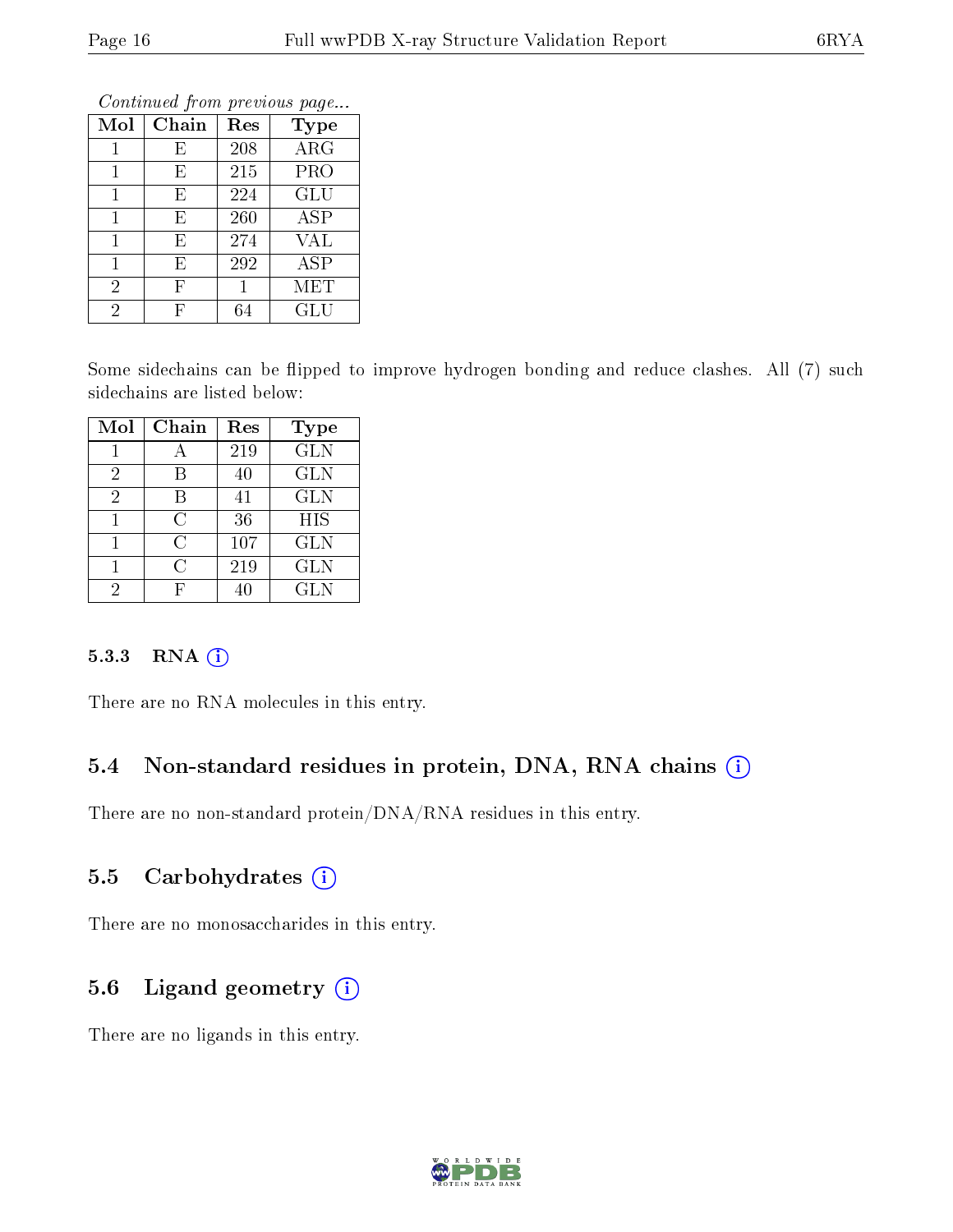## 5.7 [O](https://www.wwpdb.org/validation/2017/XrayValidationReportHelp#nonstandard_residues_and_ligands)ther polymers (i)

There are no such residues in this entry.

## 5.8 Polymer linkage issues (i)

There are no chain breaks in this entry.

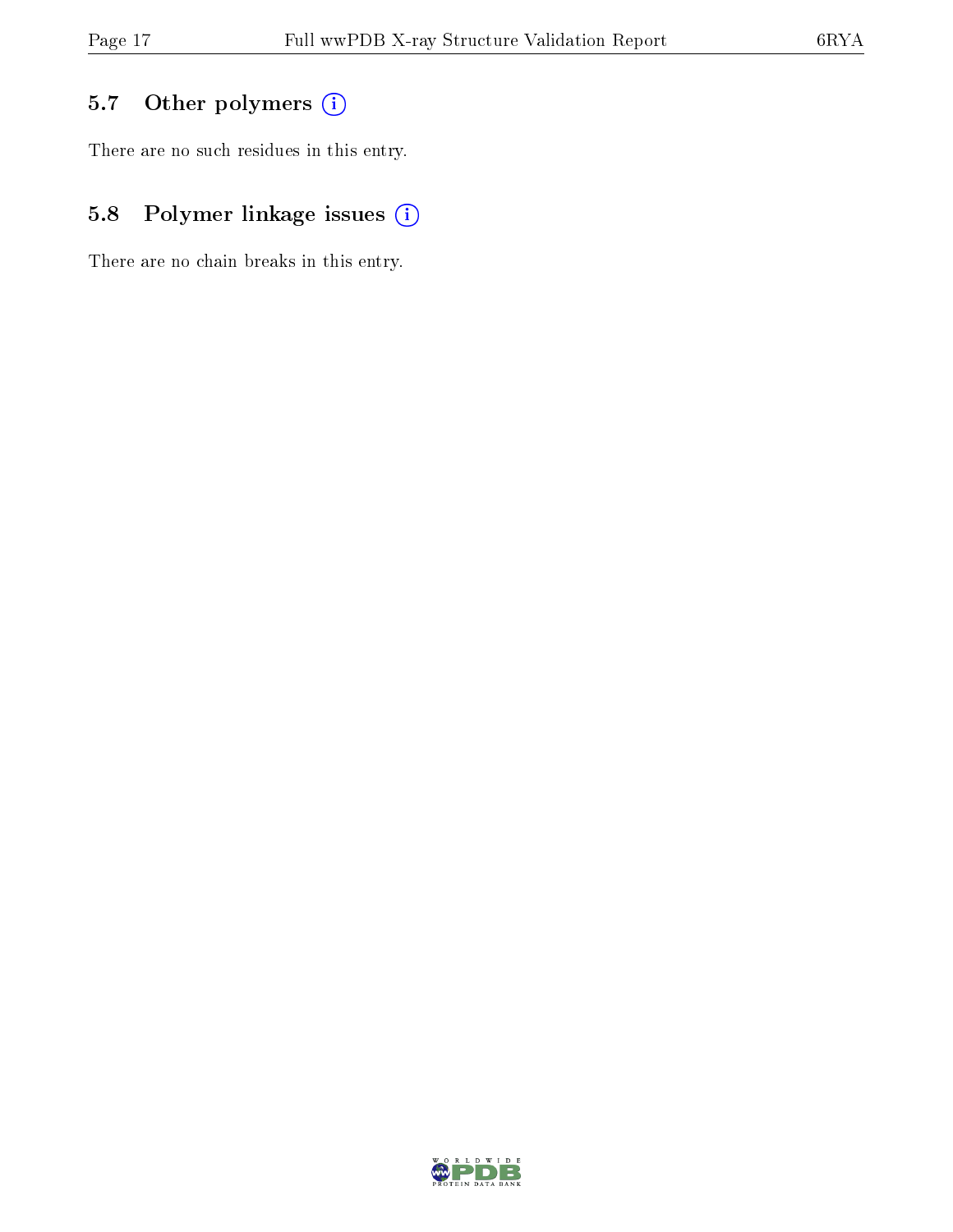## 6 Fit of model and data  $(i)$

### 6.1 Protein, DNA and RNA chains  $(i)$

In the following table, the column labelled  $#RSRZ> 2'$  contains the number (and percentage) of RSRZ outliers, followed by percent RSRZ outliers for the chain as percentile scores relative to all X-ray entries and entries of similar resolution. The OWAB column contains the minimum, median,  $95<sup>th</sup>$  percentile and maximum values of the occupancy-weighted average B-factor per residue. The column labelled ' $Q< 0.9$ ' lists the number of (and percentage) of residues with an average occupancy less than 0.9.

| Mol            | Chain         | Analysed          | ${ <\hspace{-1.5pt}{\mathrm{RSRZ}} \hspace{-1.5pt}>}$ | $\#\text{RSRZ}{>}2$               | $OWAB(A^2)$     | Q <sub>0.9</sub> |
|----------------|---------------|-------------------|-------------------------------------------------------|-----------------------------------|-----------------|------------------|
|                | А             | $308/343(89\%)$   | 0.59                                                  | $20(6\%)$<br> 18 <br> 17          | 28, 47, 83, 121 | $\theta$         |
|                | $\mathcal{C}$ | $308/343(89\%)$   | 0.51                                                  | 19 (6%)<br>20<br>19               | 24, 48, 80, 105 | $\overline{0}$   |
|                | E             | $308/343(89\%)$   | 0.64                                                  | 27 (8%)<br> 8 <br>10 <sup>1</sup> | 26, 49, 77, 116 | $\theta$         |
| $\mathcal{D}$  | B             | $76/76$ $(100\%)$ | 0.63                                                  | 6 $(7%)$<br>12<br>11              | 30, 52, 84, 109 | $\Omega$         |
| $\overline{2}$ | D             | $76/76$ $(100\%)$ | 0.26                                                  | $2(2\%)$<br>56<br>54              | 24, 46, 66, 74  | $\theta$         |
| $\mathcal{D}$  | $_{\rm F}$    | $76/76$ $(100\%)$ | 0.50                                                  | $5(6\%)$<br>18<br>17              | 33, 54, 80, 100 | $\Omega$         |
| All            | All           | $1152/1257(91\%)$ | 0.56                                                  | 79 (6%)<br>15<br>16 <sup>°</sup>  | 24, 48, 81, 121 | $\theta$         |

All (79) RSRZ outliers are listed below:

| Mol            | Chain                   | Res            | Type                 | <b>RSRZ</b> |
|----------------|-------------------------|----------------|----------------------|-------------|
| $\overline{1}$ | А                       | 257            | <b>ILE</b>           | 6.8         |
| $\mathbf{1}$   | $\boldsymbol{A}$        | 155            | LEU                  | 6.1         |
| $\mathbf{1}$   | $\overline{\mathrm{E}}$ | 153            | THR                  | 5.7         |
| $\mathbf{1}$   | E                       | 40             | <b>TYR</b>           | 5.5         |
| $\mathbf{1}$   | $\overline{C}$          | 270            | $\rm GLY$            | 5.3         |
| $\overline{1}$ | $\mathbf{A}$            | 40             | <b>TYR</b>           | 5.2         |
| $\mathbf{1}$   | $\overline{\mathrm{E}}$ | 34             | <b>TYR</b>           | 4.9         |
| $\mathbf{1}$   | $\overline{E}$          | 148            | ALA                  | 4.8         |
| $\mathbf{1}$   | $\overline{C}$          | 256            | <b>GLY</b>           | 4.8         |
| $\overline{2}$ | Β                       | 19             | PRO                  | 4.7         |
| $\mathbf{1}$   | $\overline{\rm C}$      | 209            | <b>GLY</b>           | 4.7         |
| $\overline{1}$ | E                       | 35             | <b>ASN</b>           | 4.6         |
| $\mathbf{1}$   | $\overline{A}$          | 263            | $\operatorname{GLU}$ | 4.5         |
| $\overline{2}$ | B                       | 20             | SER                  | 4.4         |
| $\mathbf{1}$   | $\overline{\rm A}$      | 209            | <b>GLY</b>           | 4.3         |
| $\mathbf{1}$   | $\mathbf{A}$            | 256            | <b>GLY</b>           | 4.3         |
| $\mathbf{1}$   | A                       | $\overline{7}$ | PRO                  | 4.0         |
| $\mathbf{1}$   | $\overline{C}$          | 85             | <b>ALA</b>           | 3.9         |
| $\mathbf{1}$   | Е                       | 39             | PRO                  | 3.9         |

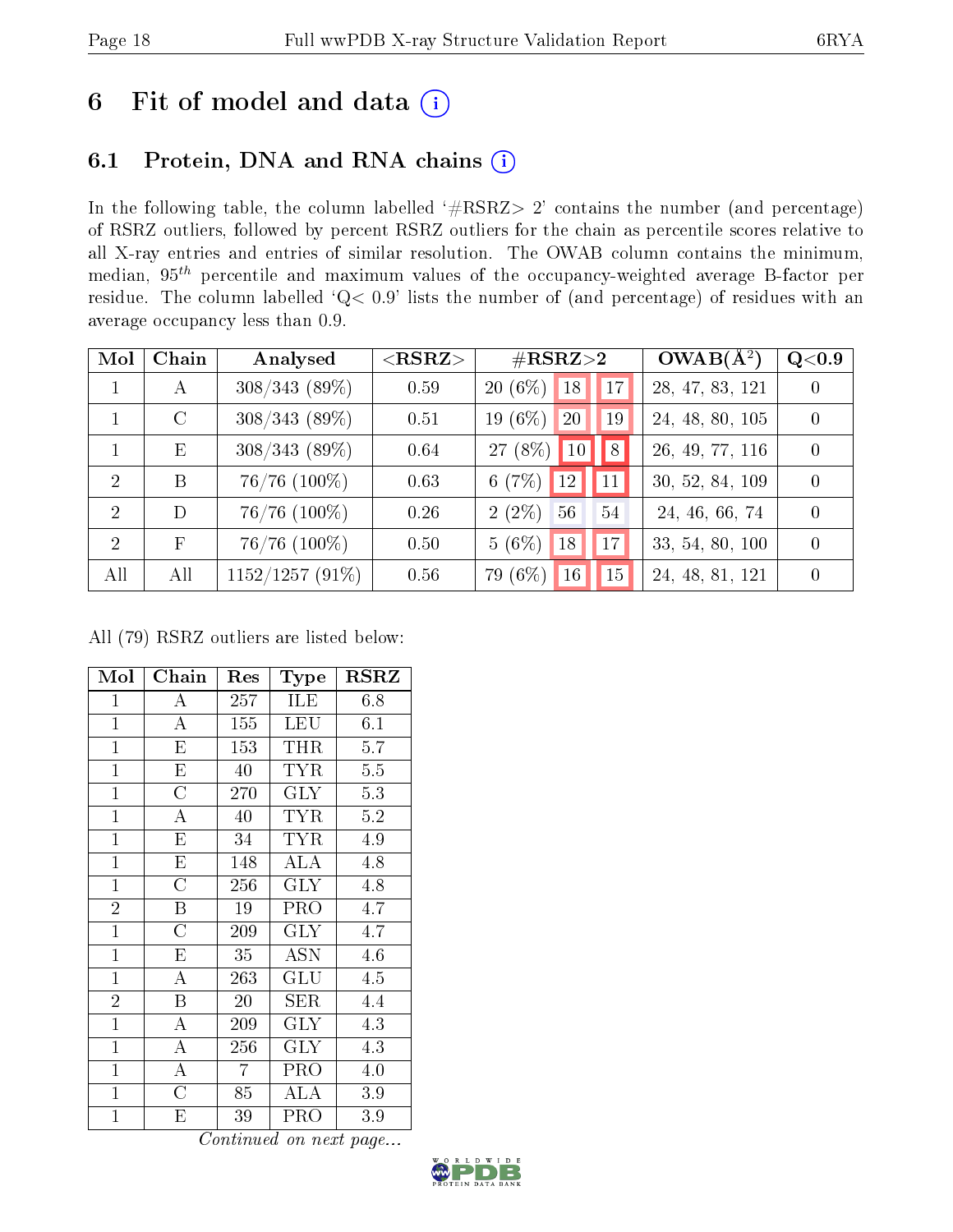| Mol            | $\overline{\text{Chain}}$ | $\operatorname{Res}% \left( \mathcal{N}\right) \equiv\operatorname{Res}(\mathcal{N}_{0})\cap\mathcal{N}_{1}$ | <b>Type</b>             | <b>RSRZ</b>      |
|----------------|---------------------------|--------------------------------------------------------------------------------------------------------------|-------------------------|------------------|
| $\overline{1}$ | $\overline{E}$            | 260                                                                                                          | <b>ASP</b>              | $\overline{3.8}$ |
| $\overline{1}$ | $\overline{\rm C}$        | 156                                                                                                          | PHE                     | $\overline{3.7}$ |
| $\overline{1}$ | $\overline{\rm A}$        | $\overline{37}$                                                                                              | $\overline{\text{LYS}}$ | $\overline{3.7}$ |
| $\mathbf{1}$   | $\mathbf E$               | $3\,7$                                                                                                       | $\overline{\text{LYS}}$ | $\overline{3.7}$ |
| $\overline{1}$ | $\overline{A}$            | 154                                                                                                          | $\overline{HIS}$        | $\overline{3.7}$ |
| $\overline{2}$ | D                         | $\overline{23}$                                                                                              | ILE                     | $\overline{3.5}$ |
| $\overline{1}$ | $\overline{\mathrm{E}}$   | 141                                                                                                          | ALA                     | $\overline{3.5}$ |
| $\overline{1}$ | $\overline{\rm A}$        | $\overline{34}$                                                                                              | <b>TYR</b>              | $\overline{3.4}$ |
| $\overline{1}$ | $\overline{\mathrm{E}}$   | 156                                                                                                          | $\overline{\rm{PHE}}$   | $\overline{3.4}$ |
| $\overline{1}$ | $\overline{A}$            | 146                                                                                                          | <b>ALA</b>              | $\overline{3.4}$ |
| $\overline{1}$ | E                         | 157                                                                                                          | <b>SER</b>              | $\overline{3.3}$ |
| $\overline{1}$ | $\overline{\rm C}$        | $\overline{208}$                                                                                             | $\overline{\rm{ARG}}$   | $\overline{3.3}$ |
| $\overline{1}$ | $\overline{\mathrm{E}}$   | $\overline{253}$                                                                                             | $\overline{\text{PRO}}$ | $\overline{3.2}$ |
| $\overline{1}$ | $\overline{\text{C}}$     | 305                                                                                                          | $\overline{\text{ASP}}$ | $\overline{3.2}$ |
| $\overline{1}$ | $\overline{\rm C}$        | 155                                                                                                          | LEU                     | $\overline{3.1}$ |
| $\overline{1}$ | $\overline{\mathrm{E}}$   | 271                                                                                                          | SER                     | $\overline{3.1}$ |
| $\overline{1}$ | $\overline{\mathrm{E}}$   | $\overline{51}$                                                                                              | LEU                     | $\overline{3.0}$ |
| $\mathbf{1}$   | $\overline{\rm C}$        | 221                                                                                                          | PHE                     | 3.0              |
| $\mathbf{1}$   | $\overline{\text{C}}$     | 106                                                                                                          | $\overline{\text{VAL}}$ | $3.0\,$          |
| $\overline{1}$ | $\overline{A}$            | 163                                                                                                          | LEU                     | $2.9\,$          |
| $\mathbf{1}$   | $\mathbf E$               | 119                                                                                                          | PHE                     | 2.9              |
| $\overline{2}$ | $\overline{\mathrm{F}}$   | $\overline{19}$                                                                                              | $\overline{\text{PRO}}$ | $\overline{2.9}$ |
| $\frac{2}{1}$  | $\overline{F}$            | $\overline{4}$                                                                                               | PHE                     | $2.9\,$          |
|                | $\overline{\rm C}$        | 248                                                                                                          | $\overline{\text{SER}}$ | $\overline{2.9}$ |
| $\overline{1}$ | $\overline{\mathrm{E}}$   | 45                                                                                                           | <b>THR</b>              | 2.7              |
| $\overline{2}$ | $\overline{\mathrm{B}}$   | 68                                                                                                           | $\overline{HIS}$        | $\overline{2.7}$ |
| $\overline{1}$ | $\overline{A}$            | $\overline{38}$                                                                                              | <b>THR</b>              | $\overline{2.7}$ |
| $\overline{1}$ | A                         | 39                                                                                                           | PRO                     | $2.\overline{7}$ |
| $\overline{1}$ | $\overline{\mathrm{E}}$   | 96                                                                                                           | $\overline{\rm ALA}$    | 2.6              |
| $\mathbf{1}$   | $\overline{\rm C}$        | 269                                                                                                          | VAL                     | 2.6              |
| $\overline{1}$ | E                         | 54                                                                                                           | PHE                     | $2.\overline{6}$ |
| $\mathbf{1}$   | $\overline{\mathrm{E}}$   | 143                                                                                                          | GLN                     | $\overline{2.6}$ |
|                | Β                         | 13                                                                                                           | ILE                     | 2.6              |
| $\frac{2}{1}$  | А                         | 156                                                                                                          | PHE                     | 2.6              |
|                | Β                         | 59                                                                                                           | <b>TYR</b>              | $2.\overline{5}$ |
| $\frac{2}{1}$  | $\overline{\mathrm{E}}$   | 10                                                                                                           | LEU                     | $\overline{2.5}$ |
| $\overline{c}$ | $\overline{\mathrm{F}}$   | 8                                                                                                            | LEU                     | $2.5\,$          |
| $\overline{1}$ | $\mathcal C$              | 200                                                                                                          | <b>VAL</b>              | 2.4              |
| $\overline{1}$ | $\overline{\rm A}$        | 153                                                                                                          | THR                     | 2.4              |
| $\mathbf{1}$   | E                         | 18                                                                                                           | GLN                     | 2.4              |
| $\mathbf{1}$   | $\overline{\rm A}$        | $\overline{305}$                                                                                             | $\overline{\text{ASP}}$ | 2.4              |
| $\mathbf{1}$   | $\overline{C}$            | 223                                                                                                          | $\rm{ARG}$              | 2.4              |